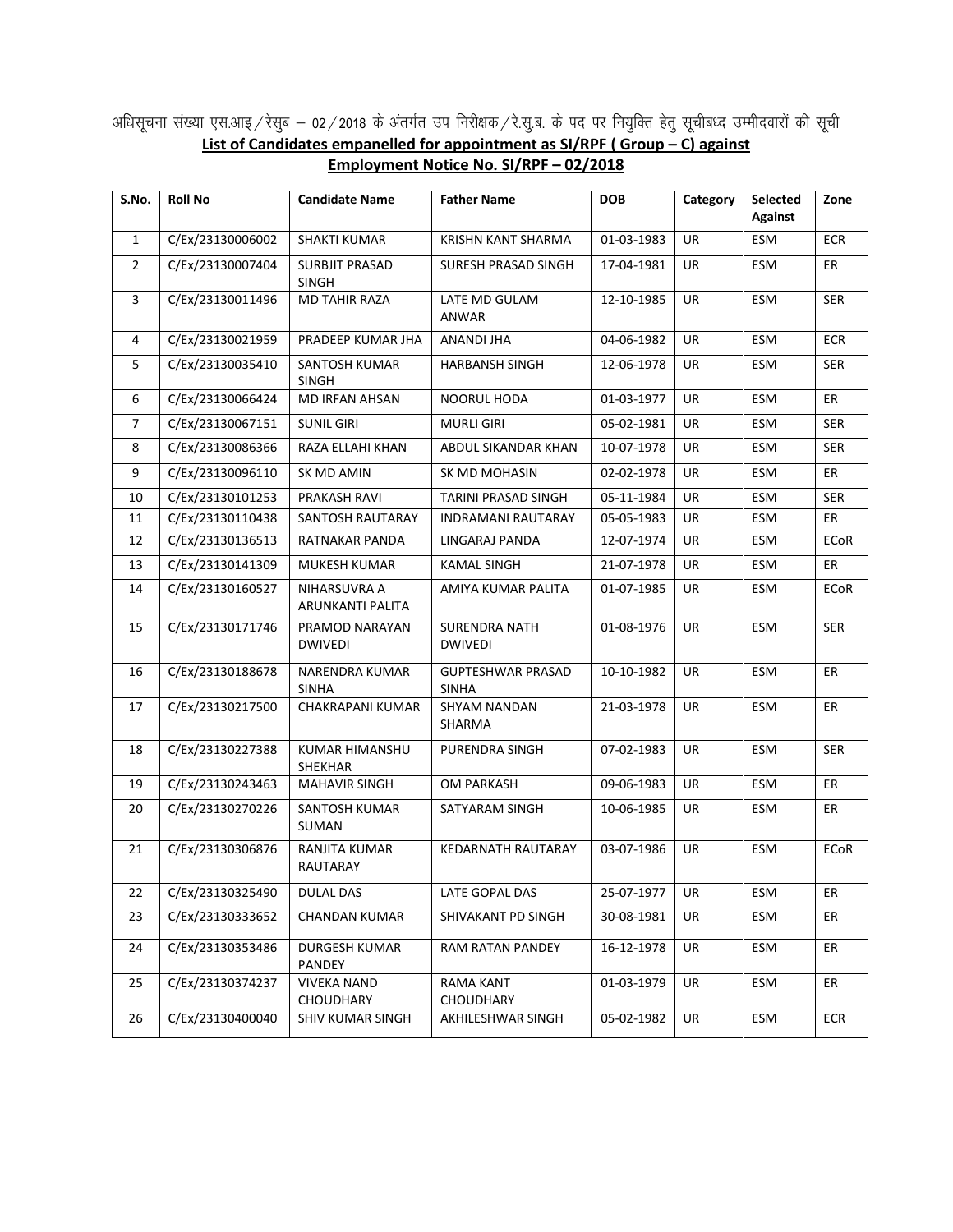| 27 | C/Ex/23230040837 | <b>ASHOK KUMAR</b>             | <b>GURUCHARAN SINGH</b>                 | 09-02-1980 | OBC | ESM        | ECR         |
|----|------------------|--------------------------------|-----------------------------------------|------------|-----|------------|-------------|
| 28 | C/Ex/23230055359 | JAY SHANKAR YADAV              | LATE KAMLESHWARI<br>PRASAD YADAV        | 01-11-1974 | OBC | ESM        | <b>ECR</b>  |
| 29 | C/Ex/23230083473 | SAMSHER KUMAR                  | JAGDEEP RAY                             | 06-02-1983 | OBC | ESM        | <b>ECR</b>  |
| 30 | C/Ex/23230112062 | <b>RAM NANDAN</b><br>KUMAR     | YADU NANDAN<br>CHAUDHARY                | 13-08-1985 | OBC | ESM        | ER          |
| 31 | C/Ex/23230168507 | <b>GIRJESH SINGH</b>           | NAGENDRA SINGH                          | 07-04-1984 | OBC | ESM        | <b>ECR</b>  |
| 32 | C/Ex/23230171690 | AKHILESH KUMAR                 | LAL BAHADUR PRASAD                      | 15-08-1984 | OBC | <b>ESM</b> | <b>ER</b>   |
| 33 | C/Ex/23230190958 | PRIYAM RANJAN                  | <b>BAIDYA NATH SINGH</b>                | 02-05-1984 | OBC | ESM        | ER          |
| 34 | C/Ex/23230218474 | SHASHI KUMAR                   | DINESH KUMAR                            | 12-09-1982 | OBC | ESM        | <b>SER</b>  |
| 35 | C/Ex/23230219957 | SIVA SANKAR TALADA             | APPALA NAIDU TALADA                     | 21-01-1985 | OBC | ESM        | <b>SER</b>  |
| 36 | C/Ex/23230233630 | RAMAKRISHNA<br><b>KORATANA</b> | RAMULU                                  | 15-07-1985 | OBC | ESM        | <b>ECoR</b> |
| 37 | C/Ex/23230277667 | MANOJ KUMAR<br>CHOUDHARI       | RAMDHARI CHOUDHARI                      | 12-11-1985 | OBC | ESM        | <b>SER</b>  |
| 38 | C/Ex/23230387319 | YASHOBANTA<br><b>MOHANTA</b>   | SHRI GURA MOHANTA                       | 16-05-1985 | OBC | ESM        | <b>ECoR</b> |
| 39 | C/Ex/23230389046 | DHIRENDRA KUMAR                | RAMESHWAR PRASAD                        | 05-01-1983 | OBC | ESM        | <b>SER</b>  |
| 40 | C/Ex/23330196496 | <b>KAJAL MONDAL</b>            | ATUL KRISHNA MONDAL                     | 25-11-1976 | SC  | <b>ESM</b> | ER          |
| 41 | C/OB/23210011599 | <b>KARAKA</b><br>VANAJAKUMARI  | KARAKA YERNAIDU                         | 25-08-1993 | OBC | OBC        | <b>SER</b>  |
| 42 | C/OB/23210018708 | MEENA KUMARI                   | <b>JANKI PRAJAPATI</b>                  | 09-01-1995 | OBC | UR         | <b>SER</b>  |
| 43 | C/OB/23210029541 | <b>BISHNU PRIYA</b>            | <b>BIBHISHAN PRASAD</b><br><b>SINGH</b> | 06-01-1997 | OBC | <b>UR</b>  | ER          |
| 44 | C/OB/23210030029 | <b>RINA KUMARI</b>             | RAMBHAROS PRASAD<br>KUSHWAHA            | 06-10-1992 | OBC | OBC        | ER          |
| 45 | C/OB/23210030639 | <b>GOTTAPU PARVATHI</b>        | <b>GOTTAPU SRIRAMULU</b>                | 18-07-1997 | OBC | <b>UR</b>  | <b>ECoR</b> |
| 46 | C/OB/23210035898 | KHUSHABOO KUMARI               | HARINANDAN RAY                          | 10-07-1992 | OBC | OBC        | <b>ECR</b>  |
| 47 | C/OB/23210063379 | SHEPHALI JENA                  | ANANTA JENA                             | 05-04-1996 | OBC | OBC        | ER          |
| 48 | C/OB/23210067325 | MADHU KUMARI                   | RAM NARESH SINGH                        | 20-04-1993 | OBC | OBC        | ECR         |
| 49 | C/OB/23210069709 | CHINTALA NIHARIKA              | CH RAMA RAO                             | 06-06-1996 | OBC | <b>UR</b>  | ECoR        |
| 50 | C/OB/23210077848 | MUSKAN KUMARI                  | RAJ KUMAR GUPTA                         | 07-10-1997 | OBC | OBC        | <b>SER</b>  |
| 51 | C/OB/23210090584 | RASMIREKHA SAHOO               | SIBA CHARAN SAHOO                       | 07-06-1992 | OBC | OBC        | ER          |
| 52 | C/OB/23210094108 | <b>ANJALI BHARTI</b>           | RADHE SHAYAM<br>PRASAD                  | 16-11-1992 | OBC | OBC        | <b>ECR</b>  |
| 53 | C/OB/23210095408 | <b>BANDANA PALAI</b>           | RANAJIT PALAI                           | 20-05-1994 | OBC | UR         | ER          |
| 54 | C/OB/23210122799 | KHUSHBOO KUMARI                | <b>VIJAY SAW</b>                        | 05-05-1994 | OBC | UR         | ECR         |
| 55 | C/OB/23210131694 | <b>SUMAN KUMARI</b>            | SURESH KUMAR                            | 27-01-1994 | OBC | UR         | ER          |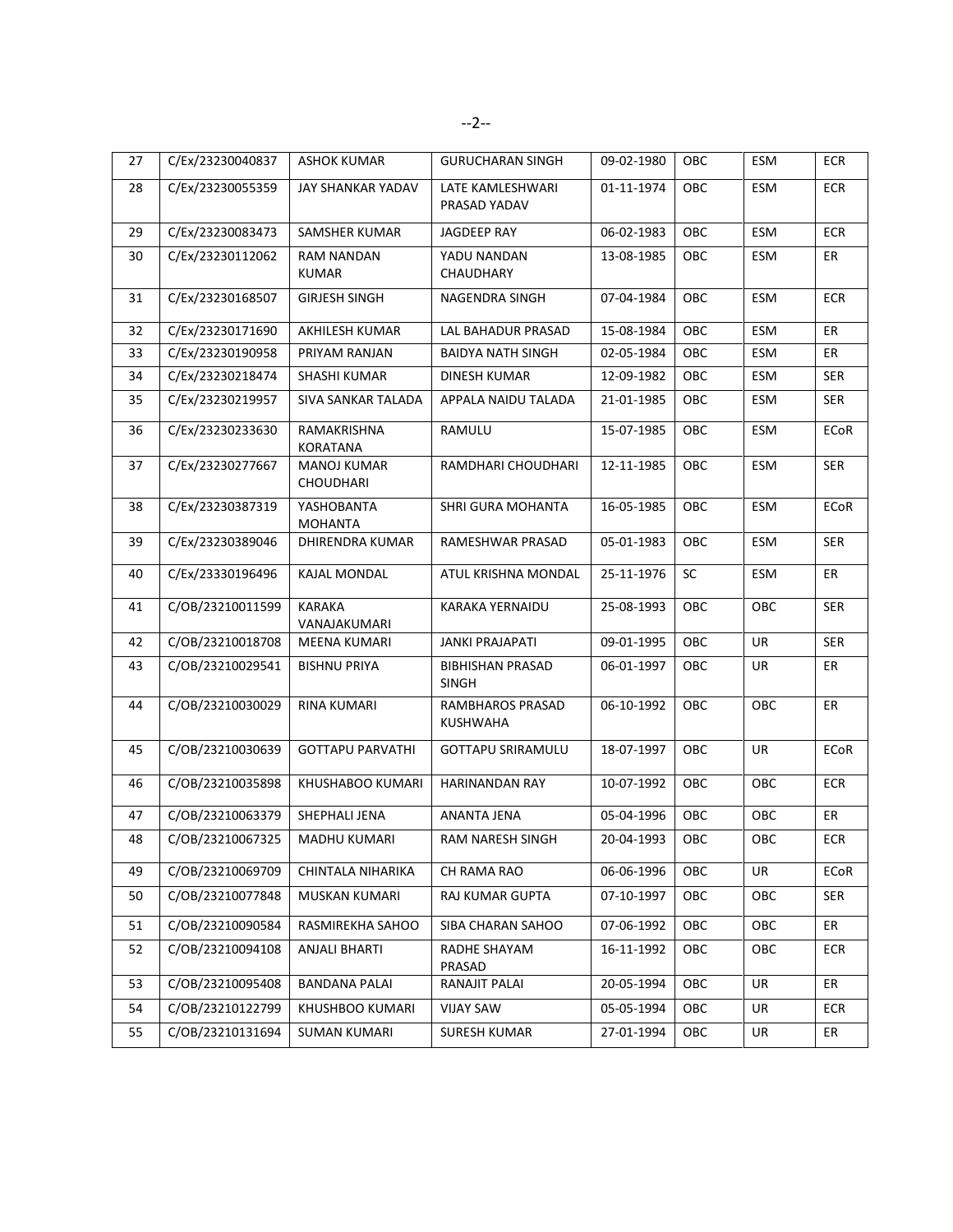| 56 | C/OB/23210147518 | KHUSHBU KUMARI       | <b>MAHENDRA KUMAR</b>            | 14-11-1990 | OBC        | OBC        | ER          |
|----|------------------|----------------------|----------------------------------|------------|------------|------------|-------------|
| 57 | C/OB/23210153279 | CHAPPA MANGA         | CHAPPA MUTYALA<br><b>NAIDU</b>   | 06-06-1994 | OBC        | UR         | <b>SER</b>  |
| 58 | C/OB/23210169644 | <b>RITU KUMARI</b>   | KANHAI LAL MAHATO                | 16-04-1993 | OBC        | OBC        | ER          |
| 59 | C/OB/23210187070 | PRIYA BHARTI         | NIRANJAN MAHASETH                | 24-01-1996 | ОВС        | UR         | <b>ECR</b>  |
| 60 | C/OB/23210192260 | ANJU MAHUR           | YASHPAL SINGH                    | 09-07-1997 | OBC        | UR         | ER          |
| 61 | C/OB/23210194147 | PRIYANKA KUMARI      | VIRENDRA PRASAD                  | 03-09-1996 | OBC        | UR         | ER          |
| 62 | C/OB/23210194171 | <b>GUNJA SINHA</b>   | AANAND KUMAR                     | 10-08-1992 | OBC        | OBC        | ER          |
| 63 | C/OB/23210212126 | <b>SUNITA PRASAD</b> | LATE KALICHARAN<br>PRASAD        | 15-08-1994 | <b>OBC</b> | UR         | ER          |
| 64 | C/OB/23210216151 | <b>NEHA GUPTA</b>    | <b>MOHAN PRASAD GUPTA</b>        | 25-12-1993 | OBC        | <b>UR</b>  | <b>ECR</b>  |
| 65 | C/OB/23210217560 | MONIKA KUMARI        | <b>GOPAL PRASAD</b>              | 18-11-1995 | OBC        | OBC        | <b>SER</b>  |
| 66 | C/OB/23210220973 | SHOBHA YADAV         | <b>ASHOK YADAV</b>               | 07-07-1993 | ОВС        | <b>OBC</b> | ER          |
| 67 | C/OB/23210221800 | <b>BABLI KUMARI</b>  | <b>BHUSHAN PRASAD</b>            | 01-03-1991 | OBC        | OBC        | <b>ECR</b>  |
| 68 | C/OB/23210236640 | DIVYA KUMARI         | <b>BINOD KUMAR</b>               | 24-01-1993 | OBC        | OBC        | ER          |
| 69 | C/OB/23210240041 | KOMAL SMRITI         | <b>DINANATH PRASAD</b>           | 06-02-1995 | OBC        | UR         | ER          |
| 70 | C/OB/23210250626 | PRAMILA KUMARI       | AKHILESHWAR PRASAD               | 20-06-1995 | OBC        | <b>UR</b>  | <b>SER</b>  |
| 71 | C/OB/23210261551 | <b>NIKKI KUMARI</b>  | <b>MAHANAND PRASAD</b>           | 02-01-1996 | OBC        | <b>UR</b>  | <b>ECR</b>  |
| 72 | C/OB/23210264717 | ANITA GODARA         | <b>JAGDISH GODARA</b>            | 02-02-1996 | OBC        | UR         | <b>SER</b>  |
| 73 | C/OB/23210265685 | PUSPARANI BISOYI     | NABAGHANA BISOYI                 | 17-11-1993 | OBC        | UR         | <b>ECoR</b> |
| 74 | C/OB/23210266650 | SHITTI SUSMITHA      | SHITTI PYDIRAJU                  | 22-06-1995 | OBC        | UR         | ECoR        |
| 75 | C/OB/23210287389 | RAJNI KUMARI         | MOHAN KUMAR SAH                  | 01-03-1996 | OBC        | OBC        | ER          |
| 76 | C/OB/23210299857 | SUSHMITA KUMARI      | <b>RAKESH KUMAR</b>              | 10-02-1992 | OBC        | <b>OBC</b> | <b>ECR</b>  |
| 77 | C/OB/23210302794 | NEELAM MAURYA        | KANHAIYA LAL MAURYA              | 06-07-1996 | OBC        | UR         | ER          |
| 78 | C/OB/23210308587 | <b>SMRITI BISWAS</b> | ASHIT KUMAR BISWAS               | 24-12-1995 | OBC        | UR         | ER          |
| 79 | C/OB/23210327166 | TANUJA KUMARI        | <b>BRAJ BHUSHAN PRASAD</b>       | 28-01-1997 | OBC        | OBC        | <b>SER</b>  |
| 80 | C/OB/23210335787 | <b>NAINCY KUMARI</b> | AWDHESH KUMAR                    | 20-02-1998 | OBC        | OBC        | ER          |
| 81 | C/OB/23210337078 | <b>JYOTI KUMARI</b>  | SHIV NATH PRASAD                 | 28-01-1995 | OBC        | OBC        | <b>SER</b>  |
| 82 | C/OB/23210337152 | <b>LIPIKA PAUL</b>   | PORITOSH PAUL                    | 20-03-1996 | OBC        | UR         | ER          |
| 83 | C/OB/23210339452 | <b>NITU HALDER</b>   | <b>BABLU HALDER</b>              | 02-11-1995 | OBC        | UR         | ER          |
| 84 | C/OB/23210342080 | MANEESHA<br>RATHOUR  | <b>SURENDRA RATHOUR</b>          | 26-06-1996 | ОВС        | UR         | <b>SER</b>  |
| 85 | C/OB/23210343818 | ANUPAMA              | OM PRAKASH MAHTO                 | 13-09-1995 | OBC        | <b>UR</b>  | <b>SER</b>  |
| 86 | C/OB/23210348851 | SARITA GURJAR        | SUMER SINGH GURJAR               | 17-08-1991 | OBC        | OBC        | ECR         |
| 87 | C/OB/23210350885 | MAMTA KUMARI         | <b>BARUN MANDAL</b>              | 05-03-1993 | OBC        | OBC        | ER          |
| 88 | C/OB/23210359787 | PRIYA THAPA          | <b>HARISH THAPA</b>              | 03-07-1992 | OBC        | OBC        | ECoR        |
| 89 | C/OB/23210362933 | RADHA KUMARI         | AJAY KUMAR                       | 02-04-1994 | OBC        | UR         | ECR         |
| 90 | C/OB/23210380478 | <b>RUCHI KUMARI</b>  | NARENDRA PRASAD                  | 17-03-1995 | OBC        | UR         | ER          |
| 91 | C/OB/23210383213 | RITA KUMARI          | <b>MAHENDRA MAHTO</b>            | 27-01-1995 | OBC        | OBC        | ER          |
| 92 | C/OB/23210396123 | <b>BOBBILI ARUNA</b> | <b>BOBBILI SURYA</b><br>NARAYANA | 05-08-1991 | OBC        | OBC        | ECoR        |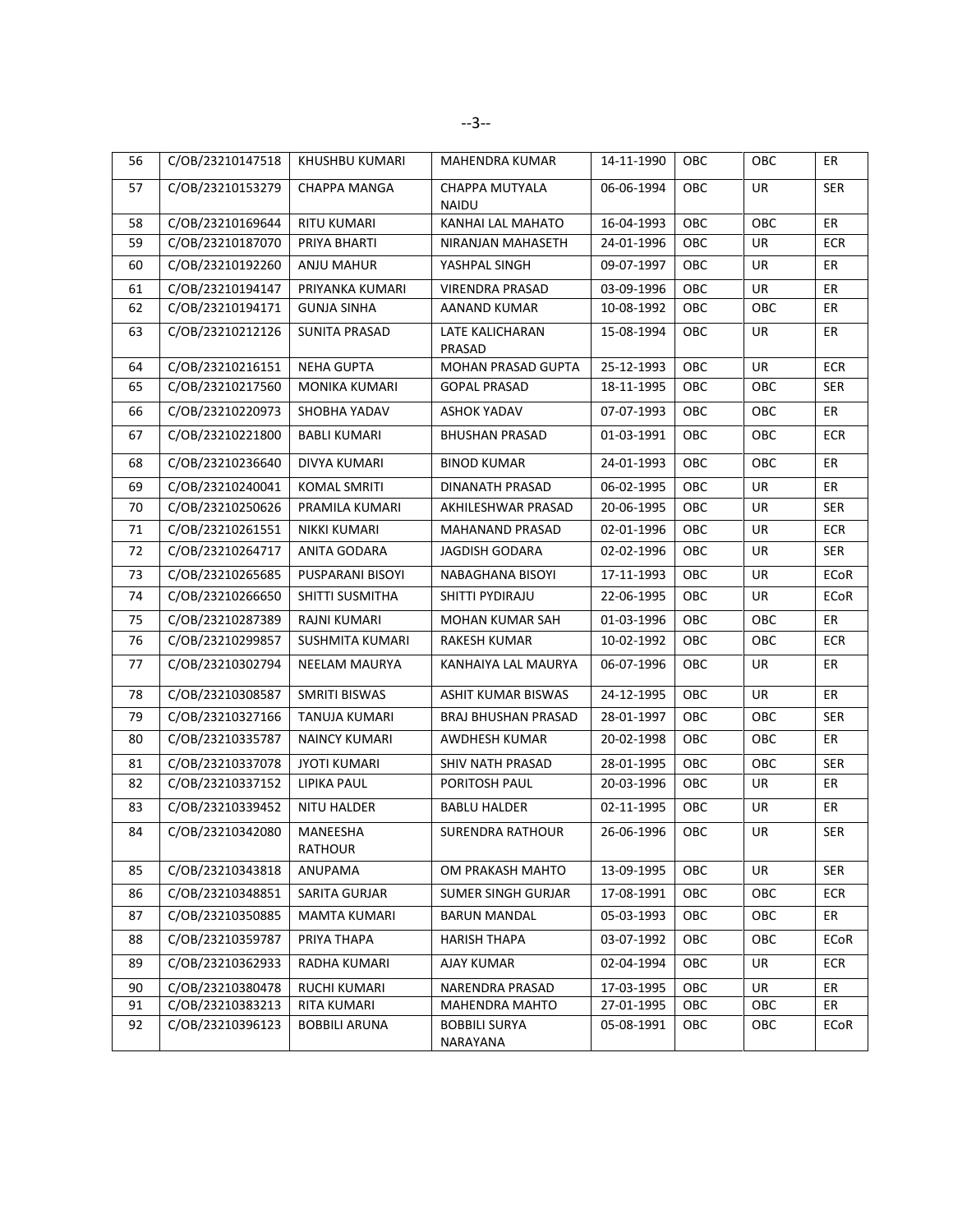| 93  | C/OB/23210397360 | <b>MAMATA NAYAK</b>                 | RAMESH CHANDRA<br><b>NAYAK</b>         | 07-06-1996 | OBC        | UR        | ECoR        |
|-----|------------------|-------------------------------------|----------------------------------------|------------|------------|-----------|-------------|
| 94  | C/OB/23210408453 | ANJUM NISHA                         | <b>FARID AHMED</b>                     | 01-10-1995 | OBC        | OBC       | <b>SER</b>  |
| 95  | C/OB/23220004843 | <b>RAVI KUMAR</b>                   | <b>ARVIND KUMAR</b>                    | 24-08-1992 | OBC        | OBC       | ER          |
| 96  | C/OB/23220009528 | DHANANJOY KAR                       | <b>NIMAI KAR</b>                       | 28-05-1994 | OBC        | <b>UR</b> | <b>SER</b>  |
| 97  | C/OB/23220020381 | <b>SONU KUMAR</b>                   | RAM MANI MAHTO                         | 13-12-1997 | OBC        | UR        | ER          |
| 98  | C/OB/23220020750 | <b>AVINASH KUMAR</b>                | <b>UMESH RAY</b>                       | 20-04-1995 | OBC        | UR        | ER          |
| 99  | C/OB/23220023013 | <b>MAHENDER KUMAR</b>               | <b>RAJ KUMAR</b>                       | 27-04-1991 | OBC        | OBC       | ER          |
| 100 | C/OB/23220028159 | AMARKANT YADAV                      | TALKESHWAR YADAV                       | 10-09-1996 | OBC        | UR        | ER          |
| 101 | C/OB/23220028799 | <b>HEMANT KUMAR</b>                 | SUDAMA PRASAD                          | 04-06-1993 | OBC        | OBC       | <b>ECR</b>  |
| 102 | C/OB/23220030059 | <b>BOTSA SURESH</b><br><b>KUMAR</b> | <b>BOTSA GOWRUNAIDU</b>                | 08-06-1993 | OBC        | OBC       | <b>SER</b>  |
| 103 | C/OB/23220035956 | AJEET KUMAR                         | YOGENDRA SINGH                         | 08-11-1997 | OBC        | OBC       | <b>ECR</b>  |
| 104 | C/OB/23220037250 | PRADEEP KUMAR<br><b>KAMPA</b>       | SANTOSH KUMAR<br><b>KAMPA</b>          | 20-04-1995 | OBC        | UR        | <b>ECoR</b> |
| 105 | C/OB/23220038824 | <b>MOHIT</b>                        | NAREH                                  | 04-10-1995 | OBC        | <b>UR</b> | ER          |
| 106 | C/OB/23220046796 | SANJAY KUMAR<br><b>KUSHWAHA</b>     | <b>VINOD PRASAD</b><br><b>KUSHWAHA</b> | 13-02-1993 | OBC        | OBC       | ECR         |
| 107 | C/OB/23220046897 | MD SHAKIB ALAM                      | MD JAMIL UDDIN                         | 11-12-1996 | OBC        | <b>UR</b> | <b>ECR</b>  |
| 108 | C/OB/23220047974 | NARESH KUMAR                        | <b>BANWARI LAL</b>                     | 08-11-1991 | OBC        | OBC       | ER          |
| 109 | C/OB/23220048663 | <b>INDRA KUMAR</b>                  | JAYPRAKASH YADAV                       | 04-08-1994 | OBC        | UR        | <b>ECR</b>  |
| 110 | C/OB/23220054994 | MITHLESH KUMAR                      | CHANDRASHEKHAR<br><b>SINGH</b>         | 05-01-1994 | OBC        | <b>UR</b> | ECoR        |
| 111 | C/OB/23220056578 | <b>SUNIL KUMAR</b>                  | <b>JASWANT SINGH</b>                   | 18-08-1996 | OBC        | OBC       | ER          |
| 112 | C/OB/23220058997 | <b>SOHAN LAL</b>                    | DALEEP KUMAR YADAV                     | 15-08-1994 | OBC        | UR        | <b>SER</b>  |
| 113 | C/OB/23220065377 | SONU KUMAR                          | RAMASHISH YADAV                        | 05-08-1992 | OBC        | OBC       | ECR         |
| 114 | C/OB/23220065646 | RAKESH KUMAR                        | <b>ASHOK YADAV</b>                     | 13-09-1997 | <b>OBC</b> | UR        | <b>SER</b>  |
| 115 | C/OB/23220068661 | <b>MANISH KUMAR</b>                 | SHASHI BHUSHAN<br>PRASAD               | 02-10-1996 | OBC        | OBC       | ER          |
| 116 | C/OB/23220070791 | MUNNA KUMAR                         | <b>KRISHNA YADAV</b>                   | 06-01-1993 | OBC        | OBC       | <b>ECR</b>  |
| 117 | C/OB/23220081775 | <b>ASIF ALAM</b>                    | PARWEZ ALAM                            | 10-01-1994 | OBC        | <b>UR</b> | ER          |
| 118 | C/OB/23220083170 | <b>MANISH KUMAR</b>                 | SURYAKANT PRASAD                       | 31-01-1994 | OBC        | UR        | ER          |
| 119 | C/OB/23220092091 | MAHESH KUMAR<br>CHAUDHARY           | MANGAL CHAND<br>CHAUDHARY              | 11-11-1994 | ОВС        | OBC       | SER         |
| 120 | C/OB/23220092292 | <b>BANTEE</b>                       | LAKHEERAM                              | 18-02-1995 | OBC        | <b>UR</b> | ER          |
| 121 | C/OB/23220093760 | ANURAG KUMAR                        | ARVIND KUMAR                           | 02-01-1992 | OBC        | OBC       | ER          |
| 122 | C/OB/23220094142 | SANDEEP KUMAR                       | MUKHATYAR SINGH                        | 05-08-1992 | OBC        | OBC       | <b>SER</b>  |
| 123 | C/OB/23220095572 | <b>SUNNY KUMAR</b>                  | SURESH PRASAD                          | 27-11-1997 | OBC.       | OBC       | ER          |
| 124 | C/OB/23220097187 | <b>CHANDAN KUMAR</b>                | MANJU YADAV                            | 16-10-1993 | OBC        | UR        | ER          |
| 125 | C/OB/23220099356 | VINDHYACHAL<br><b>KUMAR</b>         | <b>BHAGWAN SINGH</b>                   | 25-05-1993 | OBC        | OBC       | <b>ECR</b>  |
| 126 | C/OB/23220099821 | <b>DEEPAK KUMAR</b>                 | ARUN KUMAR                             | 05-12-1996 | OBC        | UR        | ER          |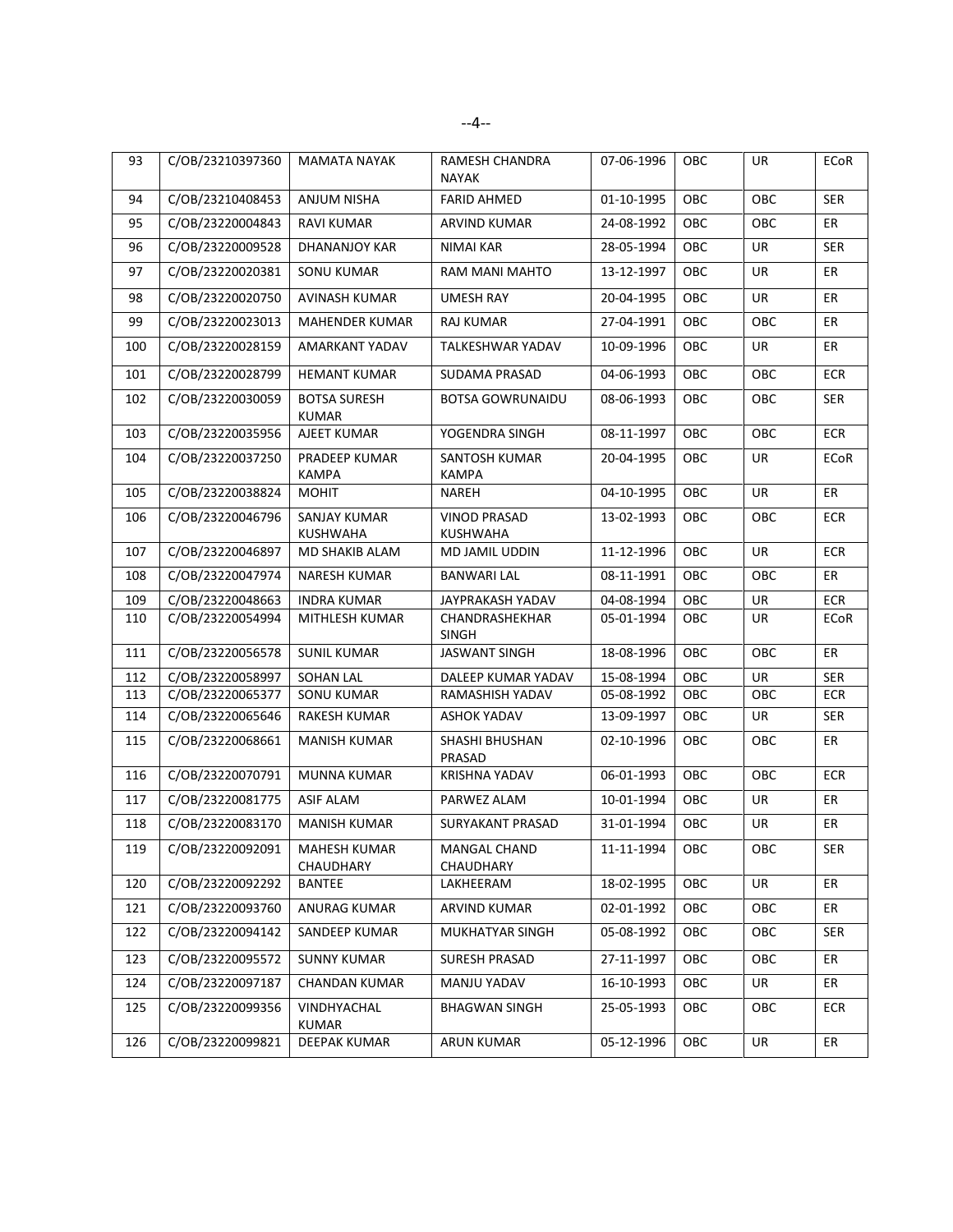| 127 | C/OB/23220101351 | <b>VISHVNATH KUMAR</b>        | <b>SUNIL PRASAD</b>                     | 01-03-1996 | OBC        | OBC        | <b>SER</b> |
|-----|------------------|-------------------------------|-----------------------------------------|------------|------------|------------|------------|
| 128 | C/OB/23220106792 | <b>SUNIL KUMAR</b>            | RAJENDRA THAKUR                         | 02-02-1998 | OBC        | UR         | ER         |
| 129 | C/OB/23220111467 | PRAMOD KUMAR                  | ANIL PRASAD                             | 10-03-1994 | OBC        | OBC        | ER         |
| 130 | C/OB/23220112969 | TAPAN KUMAR<br><b>NAYAK</b>   | <b>MAHESWAR NAYAK</b>                   | 11-07-1992 | OBC        | OBC        | ECoR       |
| 131 | C/OB/23220113759 | <b>AMIT KUMAR</b>             | SATISH PRASAD                           | 10-10-1990 | OBC        | OBC        | <b>ECR</b> |
| 132 | C/OB/23220117197 | <b>AVINASH KUMAR</b><br>SINGH | SANJAY KUMAR SINGH                      | 10-12-1997 | OBC        | UR         | SER        |
| 133 | C/OB/23220119076 | HANSRAJ BADHALA               | <b>MOHAN LAL</b>                        | 05-07-1994 | OBC        | <b>UR</b>  | <b>SER</b> |
| 134 | C/OB/23220120299 | <b>ADHIK KUMAR</b>            | <b>BRAHMANAND SAHNI</b>                 | 03-05-1991 | OBC        | <b>OBC</b> | <b>SER</b> |
| 135 | C/OB/23220121904 | AMARJEET                      | CHETRAM                                 | 17-03-1995 | OBC        | UR         | ER         |
| 136 | C/OB/23220123932 | <b>RUPESH KUMAR</b>           | <b>BRAJNANDAN KUMAR</b><br>SHARMA       | 01-01-1994 | OBC        | UR         | ER         |
| 137 | C/OB/23220130459 | MITHILESH KUMAR               | RAMJEEVAN PRASAD                        | 13-04-1992 | OBC        | OBC        | <b>ECR</b> |
| 138 | C/OB/23220131697 | VANA<br>RUSIKESWARARAO        | VANA SRIRAMULU                          | 06-06-1992 | OBC        | OBC        | ECoR       |
| 139 | C/OB/23220132345 | MITHUN PRASAD<br><b>GUPTA</b> | RADHE SHYAM SAH                         | 02-10-1996 | <b>OBC</b> | UR         | ER         |
| 140 | C/OB/23220133156 | SHASHWAT JAISWAL              | RAMESH JAISWAL                          | 14-03-1995 | OBC        | OBC        | <b>SER</b> |
| 141 | C/OB/23220139989 | <b>HEMANT RAJ</b>             | RAVINDRA PRASAD                         | 10-02-1996 | OBC        | UR         | ER         |
| 142 | C/OB/23220151806 | RAJENDRA                      | <b>GOPAL LAL</b>                        | 08-10-1994 | OBC        | UR         | <b>SER</b> |
| 143 | C/OB/23220152168 | <b>BISWAJIT SAHOO</b>         | PRADYUMNA SAHOO                         | 15-07-1994 | OBC        | UR         | ECoR       |
| 144 | C/OB/23220154049 | HARI PRASAD YADAV             | RAM NARESH YADAV                        | 15-12-1994 | OBC        | UR         | <b>ECR</b> |
| 145 | C/OB/23220156698 | SHIVAM BABU                   | <b>JAHAR SINGH</b>                      | 01-05-1995 | OBC        | UR         | <b>SER</b> |
| 146 | C/OB/23220157580 | <b>BRAJESH KUMAR</b>          | <b>BABULAL SINGH</b>                    | 05-03-1996 | OBC        | UR         | <b>ECR</b> |
| 147 | C/OB/23220157745 | NIRAJ KUMAR                   | <b>BIRENDRA PRASAD</b>                  | 03-08-1991 | OBC        | <b>OBC</b> | <b>ECR</b> |
| 148 | C/OB/23220160239 | <b>HEMENDRA KUMAR</b>         | <b>ANAR SINGH</b>                       | 05-06-1994 | OBC        | OBC        | ER         |
| 149 | C/OB/23220161252 | RAJEEV KUMAR<br>YADAV         | <b>CHANDRA KISHOR</b><br>YADAV          | 04-05-1993 | OBC        | OBC        | ER         |
| 150 | C/OB/23220166344 | <b>MANOJ KUMAR</b><br>PRASAD  | MAHENDRA PRASAD                         | 04-08-1993 | <b>OBC</b> | <b>OBC</b> | <b>SER</b> |
| 151 | C/OB/23220167740 | SIVA BODASINGI                | <b>BODASINGI SURAPU</b><br><b>NAIDU</b> | 25-06-1993 | OBC        | OBC        | ER         |
| 152 | C/OB/23220175557 | DHARMENDRA SINGH<br>GURJAR    | <b>MALKHAN SINGH</b><br><b>GURJAR</b>   | 01-10-1995 | OBC        | UR         | ECoR       |
| 153 | C/OB/23220182278 | <b>BABLU KUMAR</b>            | YOGENDRA KUMAR                          | 12-11-1993 | OBC        | <b>UR</b>  | <b>SER</b> |
| 154 | C/OB/23220184651 | NISHANT KUMAR                 | SIHESHWAR RAY                           | 03-07-1997 | OBC        | UR         | <b>ECR</b> |
| 155 | C/OB/23220189559 | PANKAJ KUMAR                  | RAJESH KUMAR                            | 22-11-1997 | OBC        | UR         | ER         |
| 156 | C/OB/23220189781 | <b>GOLAGANA SANTOSH</b>       | <b>GOLAGANA</b><br>NARAYANAPPADU        | 09-07-1990 | OBC        | OBC        | ECoR       |
| 157 | C/OB/23220192020 | RAUSHAN KUMAR                 | SHIV KUMAR MEHTA                        | 20-05-1996 | OBC        | <b>UR</b>  | ER         |
| 158 | C/OB/23220193890 | KONCHADA SURESH               | KONCHADA CHINNA                         | 22-05-1994 | OBC        | UR         | <b>SER</b> |
| 159 | C/OB/23220194605 | <b>MOHIT KUMAR</b>            | MAHENDER KUMAR                          | 26-01-1997 | OBC        | UR         | ER         |
| 160 | C/OB/23220201384 | <b>MANOJ KUMAR</b>            | <b>KRISHAN KUMAR</b>                    | 30-12-1993 | OBC        | UR         | ER         |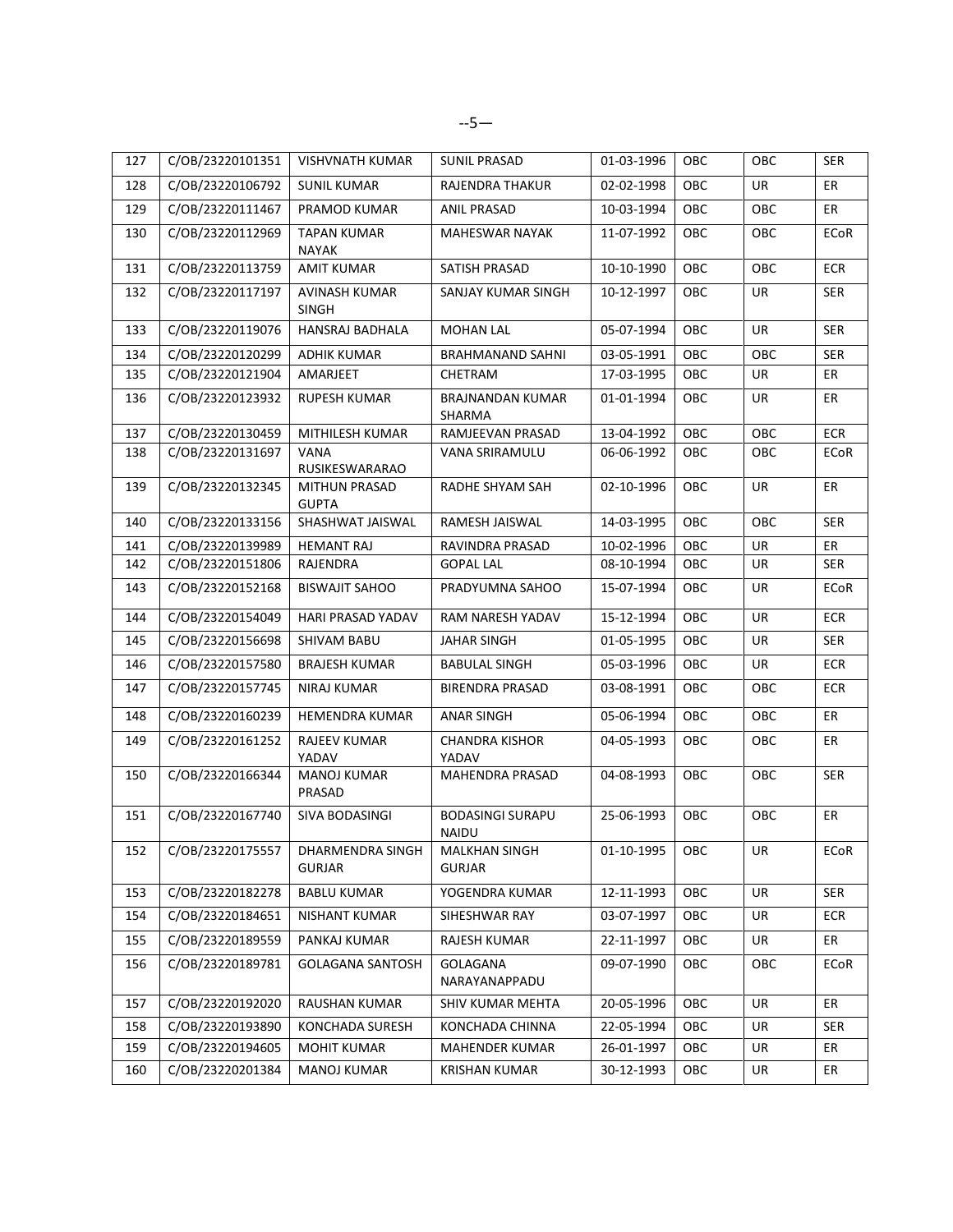| 161 | C/OB/23220203066 | DHIRENDRA KUMAR                   | JAGDISH PRASAD                    | 13-02-1995 | <b>OBC</b> | <b>OBC</b> | ER          |
|-----|------------------|-----------------------------------|-----------------------------------|------------|------------|------------|-------------|
| 162 | C/OB/23220204645 | <b>ABHISHEK KUMAR</b>             | SHAMBHU SHARAN<br>PRASAD          | 02-02-1996 | <b>OBC</b> | UR         | ER          |
| 163 | C/OB/23220211838 | SANDEEP KUMAR                     | <b>MOHAR SINGH</b>                | 13-01-1992 | OBC        | OBC        | <b>ECR</b>  |
| 164 | C/OB/23220217733 | <b>SHANI RAJPUT</b>               | <b>NARESH CHANDRA</b>             | 21-12-1996 | OBC        | <b>UR</b>  | ER          |
| 165 | C/OB/23220220603 | RAJ RAUSHAN                       | JAYRAM KUMAR                      | 19-05-1993 | OBC        | <b>OBC</b> | ER          |
| 166 | C/OB/23220225911 | <b>BHAVESH KUMAR</b>              | PHULO SINGH                       | 03-04-1996 | OBC        | UR         | ER          |
| 167 | C/OB/23220225963 | <b>MAYARAM GURJAR</b>             | <b>BRIJMOHAN GURJAR</b>           | 20-07-1992 | OBC        | OBC        | ER          |
| 168 | C/OB/23220229839 | <b>KUNA BARIK</b>                 | <b>BHAKTA BARIK</b>               | 14-06-1995 | OBC        | UR         | <b>SER</b>  |
| 169 | C/OB/23220234437 | SANJEEV KUMAR                     | SIYASHARAN RAM                    | 10-03-1997 | <b>OBC</b> | UR         | ER          |
| 170 | C/OB/23220251060 | RAHUL RAJ                         | RAJ KUMAR SAH                     | 25-12-1997 | OBC        | UR         | ER          |
| 171 | C/OB/23220253337 | DHARMENDRA<br><b>KUMAR</b>        | <b>SURESH PRASAD</b>              | 05-10-1995 | OBC        | UR         | <b>SER</b>  |
| 172 | C/OB/23220257729 | NAVEEN KUMAR                      | RAMNIWAS                          | 30-01-1996 | OBC        | <b>UR</b>  | <b>ECR</b>  |
| 173 | C/OB/23220261462 | <b>VIVEK KUMAR</b>                | LALVEER PRASAD YADAV              | 15-11-1994 | OBC        | <b>OBC</b> | ER          |
| 174 | C/OB/23220266836 | PRASHANT KUMAR<br><b>CHAUDHRY</b> | KAILASH CHAUDHRY                  | 24-12-1996 | OBC        | UR         | <b>ECR</b>  |
| 175 | C/OB/23220266922 | AJAY KUMAR                        | <b>VINDESHWARI SAHANI</b>         | 12-06-1994 | OBC        | OBC        | <b>SER</b>  |
| 176 | C/OB/23220269099 | RAVIRANJAN KUMAR                  | <b>BALESHWAR SINGH</b>            | 11-11-1993 | OBC        | <b>UR</b>  | <b>ECR</b>  |
| 177 | C/OB/23220271838 | VISHWAJEET YADAV                  | AJEET SINGH                       | 09-02-1998 | OBC        | <b>UR</b>  | ER          |
| 178 | C/OB/23220277783 | ANISH KUMAR                       | <b>ASHOK PRASAD</b>               | 05-02-1993 | <b>OBC</b> | OBC        | ER          |
| 179 | C/OB/23220280115 | KONDAPALLI APPALA<br><b>SURI</b>  | KONDAPALLI APPALA<br><b>NAIDU</b> | 01-06-1996 | <b>OBC</b> | UR         | <b>ECoR</b> |
| 180 | C/OB/23220281225 | <b>HEMANT KUMAR</b>               | <b>RAKESH KUMAR</b>               | 23-03-1994 | <b>OBC</b> | UR         | <b>SER</b>  |
| 181 | C/OB/23220290295 | PIYUSH KUMAR                      | SHAILENDRA KUMAR                  | 19-12-1995 | OBC        | UR         | ER          |
| 182 | C/OB/23220300537 | PRASHANT KUMAR                    | <b>ERIC THAKUR</b>                | 24-10-1995 | OBC        | UR         | SER         |
| 183 | C/OB/23220300996 | YADDANAPUDI<br>SRIKANTH KUMAR     | YADDANAPUDI<br>SRINIVASA RAO      | 07-08-1993 | OBC        | OBC        | SER         |
| 184 | C/OB/23220310307 | <b>INDRAJEET KUMAR</b>            | SIKANDAR SAH                      | 28-01-1995 | OBC        | <b>UR</b>  | <b>SER</b>  |
| 185 | C/OB/23220310825 | PRADEEP KUMAR<br><b>BEHERA</b>    | JAGANNATH BEHERA                  | 18-06-1996 | OBC        | <b>OBC</b> | ER          |
| 186 | C/OB/23220312099 | AJIT BHAGAUR                      | <b>CHAUHAN SINGH</b>              | 05-08-1997 | <b>OBC</b> | <b>UR</b>  | ER          |
| 187 | C/OB/23220312423 | MUKESH KUMAR<br>AGRAWAL           | DAYASHANKAR<br>AGARWAL            | 16-08-1994 | OBC        | OBC        | <b>SER</b>  |
| 188 | C/OB/23220318665 | SANDIP KUMAR<br><b>KHUNTIA</b>    | <b>MAKAR KHUNTIA</b>              | 30-05-1994 | OBC        | UR         | <b>SER</b>  |
| 189 | C/OB/23220322001 | AMIT KUMAR JAINER                 | RAJEEV KUMAR JAINER               | 16-04-1994 | OBC        | <b>UR</b>  | ER          |
| 190 | C/OB/23220324289 | ABHISHEK KUMAR                    | <b>VINAY SINGH</b>                | 15-11-1995 | OBC        | OBC        | ER          |
| 191 | C/OB/23220328137 | RAJU RANJAN PAL                   | <b>KAPILDEV PAL</b>               | 25-01-1995 | OBC        | UR         | <b>ECoR</b> |
| 192 | C/OB/23220333623 | PINTU KUMAR                       | ANIL PRASAD YADAV                 | 14-08-1997 | OBC        | OBC        | ER          |
| 193 | C/OB/23220334149 | SOUMYAKANT<br>BISWAL              | SANKARSAN BISWAL                  | 04-07-1993 | OBC        | UR         | ECoR        |
| 194 | C/OB/23220338596 | <b>VINAY KUMAR</b>                | ANAND PRAKASH                     | 10-07-1994 | OBC        | UR         | ER          |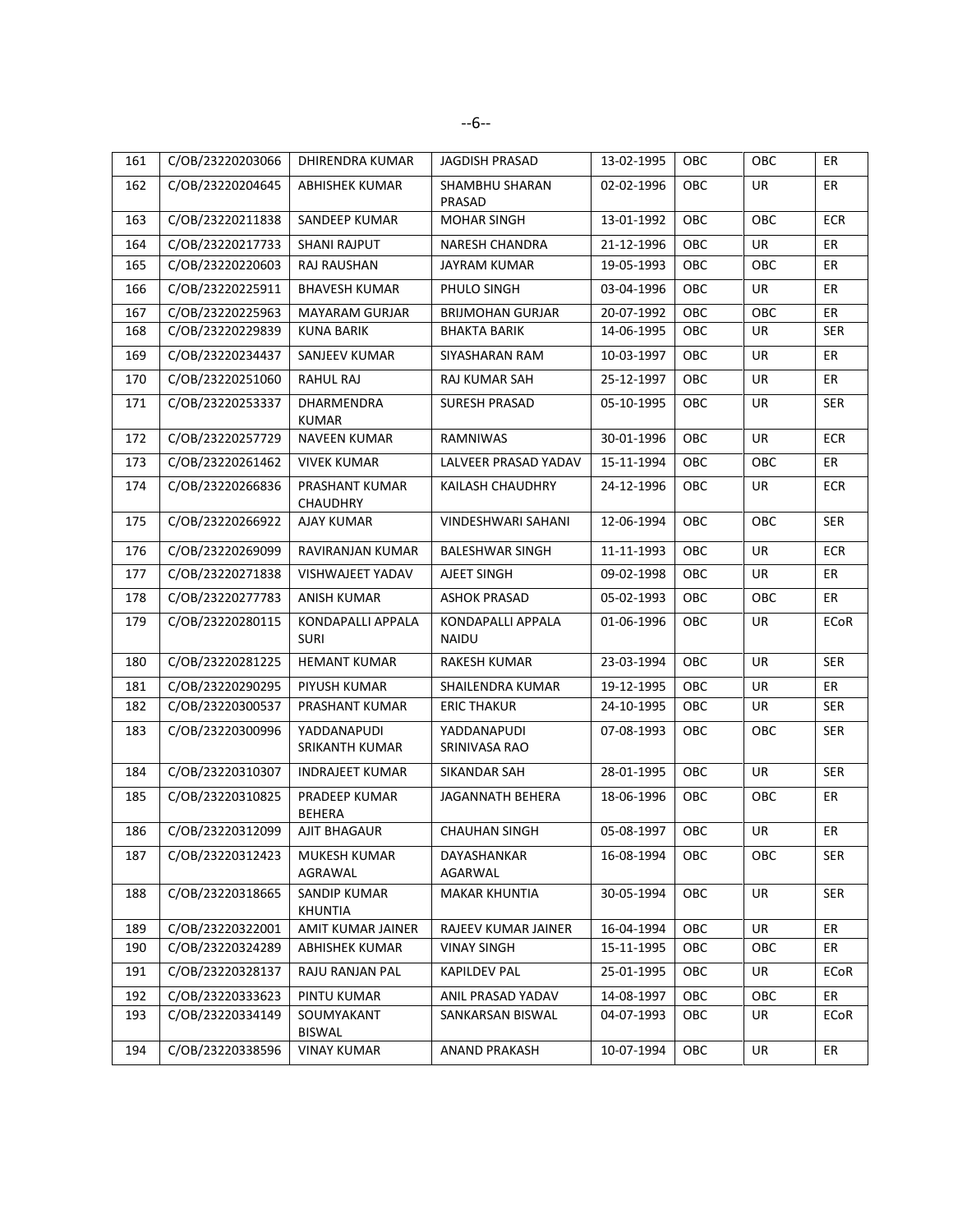| 195 | C/OB/23220339495 | PRASHURAM KUMAR                       | <b>BIRENDRA YDAAV</b>           | 30-06-1995 | OBC        | <b>UR</b> | ER          |
|-----|------------------|---------------------------------------|---------------------------------|------------|------------|-----------|-------------|
|     |                  |                                       |                                 |            |            |           |             |
| 196 | C/OB/23220343658 | <b>ASMIT VERMA</b>                    | PRADEEP KUMAR<br><b>VERMA</b>   | 02-03-1994 | OBC        | UR        | <b>SER</b>  |
| 197 | C/OB/23220343797 | <b>RISHABH KUMAR</b><br><b>CHHATR</b> | MAHENDRA YADAV                  | 05-05-1992 | OBC        | OBC       | <b>SER</b>  |
| 198 | C/OB/23220343945 | AKHILESH KUMAR                        | <b>RAMESH CHANDRA</b>           | 18-03-1995 | OBC        | UR        | ER          |
| 199 | C/OB/23220344943 | <b>KUNDAN KUMAR</b>                   | <b>SANJAY SAW</b>               | 11-08-1996 | OBC        | OBC       | ER          |
| 200 | C/OB/23220350664 | RANJAN KUMAR                          | <b>BINOD SAW</b>                | 11-12-1995 | <b>OBC</b> | UR        | <b>ECR</b>  |
| 201 | C/OB/23220354198 | <b>KUNDAN KUMAR</b>                   | <b>INDUBHUSHAN KUMAR</b>        | 10-10-1997 | OBC        | OBC       | ER          |
| 202 | C/OB/23220355244 | RITESH KUMAR                          | <b>SANJAY SINGH</b>             | 14-01-1997 | OBC        | UR        | <b>SER</b>  |
| 203 | C/OB/23220358388 | <b>VIVEK KUMAR</b>                    | NARESH PRASAD YADAV             | 05-11-1994 | OBC        | UR        | <b>ECR</b>  |
| 204 | C/OB/23220361690 | MANOJ KUMAR<br>YADAV                  | BHEEM SINGH YADAV               | 24-11-1994 | OBC        | OBC       | ER          |
| 205 | C/OB/23220362185 | SHYAMAL KUMAR                         | SUDAMA PRASAD                   | 12-01-1997 | OBC        | UR        | ER          |
| 206 | C/OB/23220362646 | <b>PUDI HARISH KUMAR</b>              | PUDI VENKATA RAO                | 14-06-1993 | OBC        | OBC       | <b>ECoR</b> |
| 207 | C/OB/23220364339 | SHIVDANI KUMAR                        | ROHIT MANDAL                    | 15-03-1994 | OBC        | OBC       | ER          |
| 208 | C/OB/23220369721 | <b>GUNUPURU PRASAD</b>                | <b>GUNUPURU PAPINAIDU</b>       | 15-07-1995 | OBC        | OBC       | <b>SER</b>  |
| 209 | C/OB/23220370243 | <b>KUNDAN KUMAR</b>                   | <b>VIJAY SAHNI</b>              | 03-02-1994 | OBC        | OBC       | ECR         |
| 210 | C/OB/23220374028 | PRANAV KUMAR                          | PRAMOD MANDAL                   | 20-08-1994 | OBC        | UR        | <b>SER</b>  |
| 211 | C/OB/23220376382 | <b>MANIKANT KUMAR</b>                 | <b>MANOJ KUMAR</b>              | 01-07-1994 | OBC        | UR        | <b>ECR</b>  |
| 212 | C/OB/23220381294 | <b>SONU KUMAR</b>                     | NARESH PRASAD YADAV             | 10-06-1995 | OBC        | <b>UR</b> | <b>ECoR</b> |
| 213 | C/OB/23220382881 | PAWAN KUMAR                           | AJAY KUMAR                      | 23-09-1997 | OBC        | UR        | SER         |
| 214 | C/OB/23220386079 | ASHWANI KUMAR                         | <b>GAJRAJ SINGH</b>             | 05-12-1995 | <b>OBC</b> | UR        | <b>ECR</b>  |
| 215 | C/OB/23220387397 | SONU KUMAR                            | <b>ARVIND KUMAR</b>             | 25-09-1995 | OBC        | OBC       | ER          |
| 216 | C/OB/23220389060 | RANJEET KUMAR                         | RAMCHANDRA MAHTO                | 05-06-1995 | OBC        | OBC       | ER          |
| 217 | C/OB/23220389150 | <b>SUNIL KUMAR</b>                    | KALICHARAN                      | 15-08-1995 | OBC        | OBC       | <b>ECR</b>  |
| 218 | C/OB/23220397037 | NARDEV KUMAR                          | <b>BIRENDRA SINGH</b>           | 16-11-1996 | <b>OBC</b> | UR        | ER          |
| 219 | C/OB/23220398218 | <b>SUNIL KUMAR</b>                    | RAJKUMAR PRASAD<br><b>GUPTA</b> | 21-01-1995 | OBC        | OBC       | ER          |
| 220 | C/OB/23220398724 | <b>JAWED IQBAL</b>                    | MD MUSTAFA ANSARI               | 10-01-1994 | OBC        | UR        | <b>ECR</b>  |
| 221 | C/OB/23220399034 | ASHWINI KUMAR                         | <b>RAJESH KUMAR</b>             | 28-12-1995 | OBC        | UR        | ECoR        |
| 222 | C/OB/23220402696 | <b>VIJENDRA MUWAL</b>                 | AMAR CHAND MUWAL                | 03-07-1995 | OBC        | UR        | ECR         |
| 223 | C/OB/23220407118 | SAILADA SURESH                        | S APPALA SWAMI                  | 15-04-1996 | OBC        | UR        | ECoR        |
| 224 | C/OB/23220407849 | RAVI KANT KUMAR                       | <b>DUKHAHARAN PRASAD</b>        | 15-08-1995 | OBC        | UR        | ER          |
| 225 | C/OB/23220408740 | RABINDRA KUMAR<br>RAM                 | SHANKAR RAM                     | 08-01-1994 | OBC        | OBC       | ER          |
| 226 | C/OB/23220409809 | RAVINDRA KUMAR                        | SUVELALA YADAV                  | 15-02-1995 | OBC        | UR        | SER         |
| 227 | C/SC/23310022391 | ILA ROY                               | NIRMAL ROY                      | 05-05-1990 | SC         | <b>SC</b> | <b>ECR</b>  |
| 228 | C/SC/23310056987 | AMITA SARKAR                          | ADHIR KUMAR SARKAR              | 10-03-1995 | SC         | <b>SC</b> | <b>ECoR</b> |
| 229 | C/SC/23310062983 | AKANKSHA ARYA                         | <b>MEGHNATH</b><br>CHAUDHARY    | 26-01-1994 | SC         | SC        | ER          |
| 230 | C/SC/23310169974 | LATIKA BISWAS                         | SAILENDRANATH<br><b>BISWAS</b>  | 14-07-1992 | SC         | SC        | ER          |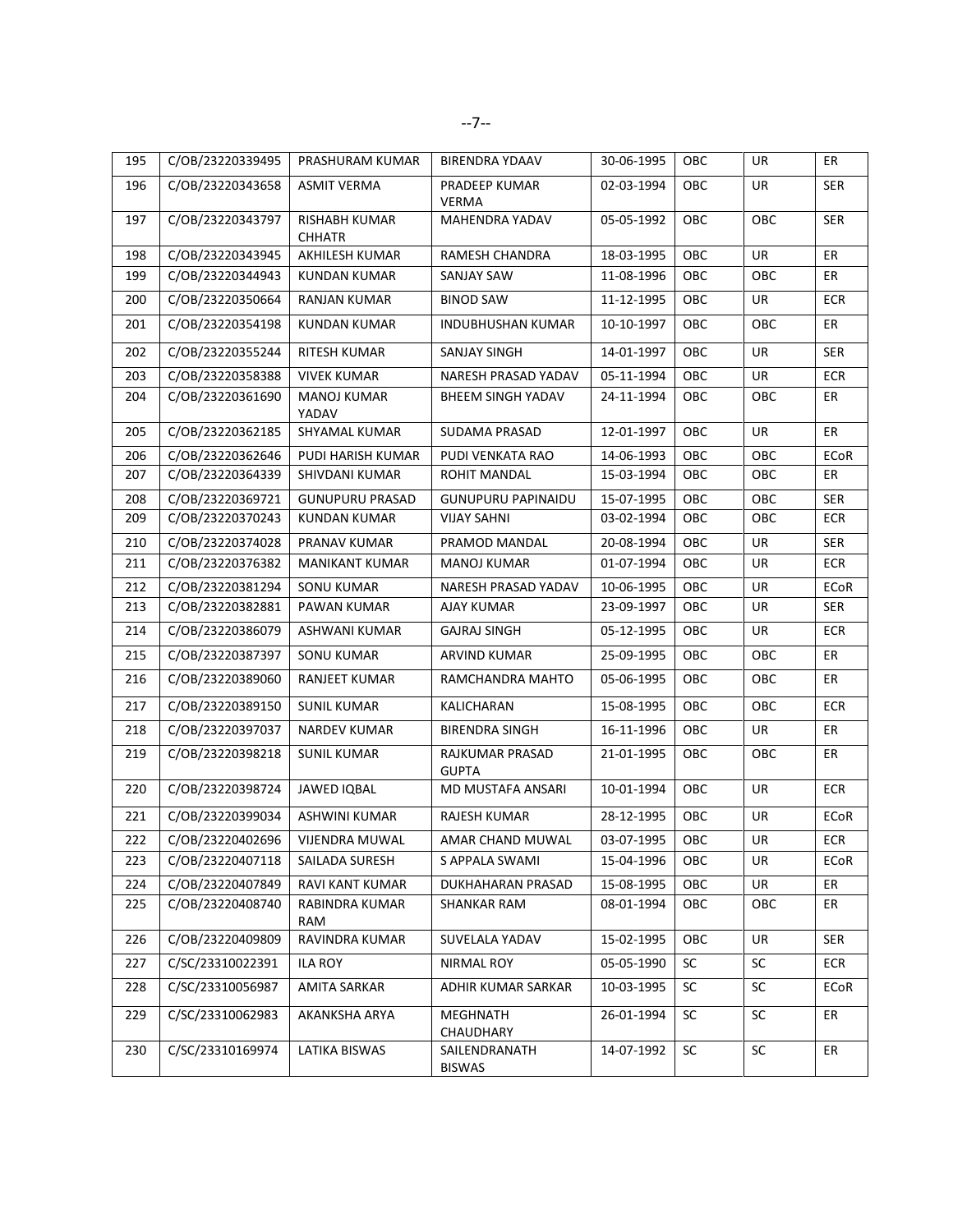| 231 | C/SC/23310191186 | <b>MAMATA KUMARI</b>          | <b>RAJ KUMAR</b>                      | 20-04-1993 | <b>SC</b> | <b>SC</b> | <b>ECR</b>  |
|-----|------------------|-------------------------------|---------------------------------------|------------|-----------|-----------|-------------|
| 232 | C/SC/23310191226 | <b>JULI KARMAKAR</b>          | MAHESH KARMAKAR                       | 18-05-1994 | SC        | SC        | ECoR        |
| 233 | C/SC/23310194826 | SUPRIYA MONDAL                | PROSANTA MONDAL                       | 28-08-1993 | SC        | UR        | ER          |
| 234 | C/SC/23310196134 | ROJI MAHANANDA                | <b>LATE SATIA</b><br>MAHANANDA        | 20-05-1992 | SC        | SC        | <b>ECoR</b> |
| 235 | C/SC/23310200779 | KHUSHBOO KUMARI               | <b>VIJAY KUMAR</b>                    | 11-02-1996 | SC        | SC        | ER          |
| 236 | C/SC/23310252597 | LIZARANI BEHERA               | MAHESWAR BEHERA                       | 18-12-1997 | <b>SC</b> | <b>SC</b> | <b>SER</b>  |
| 237 | C/SC/23310254094 | SNIGDHA BALA                  | <b>BINOY KRISHNA BALA</b>             | 14-01-1993 | <b>SC</b> | <b>SC</b> | ER          |
| 238 | C/SC/23310305118 | NANDITA BISWAS                | <b>NIMAI CHANDRA</b><br><b>BISWAS</b> | 06-07-1997 | SC        | SC        | ER          |
| 239 | C/SC/23310315480 | PRIYA KUMARI                  | PRAMOD PRASAD                         | 08-01-1996 | SC        | SC        | <b>SER</b>  |
| 240 | C/SC/23310322903 | DOLA BISWAS                   | MIHIR BISWAS                          | 12-01-1991 | <b>SC</b> | <b>SC</b> | <b>SER</b>  |
| 241 | C/SC/23310357355 | RANU SANWARIYA                | DEVI LAL SANWARIYA                    | 03-07-1993 | <b>SC</b> | UR        | ER          |
| 242 | C/SC/23310376327 | <b>JYOTI SHARMA</b>           | <b>GANESH SHARMA</b>                  | 23-02-1990 | SC        | <b>SC</b> | <b>ER</b>   |
| 243 | C/SC/23310385107 | POOJA RANI<br>KAITHWAS        | RAM SURESH KAITHWAS                   | 04-09-1993 | SC        | SC        | <b>ECR</b>  |
| 244 | C/SC/23310390365 | RUNKU ASWANI                  | R ADINARAYANA                         | 15-06-1993 | <b>SC</b> | <b>SC</b> | <b>SER</b>  |
| 245 | C/SC/23310392126 | VANDANA KUMARI                | <b>RAM BALI TANTI</b>                 | 19-03-1994 | SC        | <b>SC</b> | ER          |
| 246 | C/SC/23310402746 | CHANDRANI BISWAS              | RABINDRA NATH<br><b>BISWAS</b>        | 15-01-1992 | SC        | SC        | <b>SER</b>  |
| 247 | C/SC/23320007427 | PRAVEEN KUMAR                 | PREM KUMAR RAM                        | 03-01-1992 | SC        | <b>SC</b> | <b>ECR</b>  |
| 248 | C/SC/23320007520 | ASHWANI KUMAR                 | OM PRAKASH                            | 09-12-1991 | SC        | SC        | <b>SER</b>  |
| 249 | C/SC/23320007826 | RAKESH GOLDER                 | SRIBASH CHANDRA<br><b>GOLDER</b>      | 24-12-1995 | SC        | SC        | ECoR        |
| 250 | C/SC/23320010545 | <b>VIKASH KUMAR</b>           | ROHITASHAV                            | 23-05-1997 | SC        | SC        | <b>SER</b>  |
| 251 | C/SC/23320022161 | AJIT KUMAR                    | SHIV PRASAD RAM                       | 25-01-1996 | <b>SC</b> | <b>SC</b> | ECoR        |
| 252 | C/SC/23320026400 | <b>RANJAY KUMAR</b>           | LAXMAN RAM                            | 05-02-1997 | <b>SC</b> | <b>SC</b> | <b>ECR</b>  |
| 253 | C/SC/23320027025 | JAGVEER                       | JASVEER SINGH                         | 24-02-1996 | SC        | UR        | <b>SER</b>  |
| 254 | C/SC/23320027973 | <b>UJJAL MANDAL</b>           | <b>BALARAM MANDAL</b>                 | 02-01-1994 | SC        | SC        | ER          |
| 255 | C/SC/23320033663 | <b>RAHUL KUMAR</b>            | <b>DANI PASWAN</b>                    | 02-05-1994 | <b>SC</b> | SC        | <b>SER</b>  |
| 256 | C/SC/23320048017 | INDAL KUMAR<br>MANDAL         | DILIP KUMAR MANDAL                    | 15-04-1996 | <b>SC</b> | <b>SC</b> | <b>ECR</b>  |
| 257 | C/SC/23320068070 | TRILOCHAN MANDAL              | NARAYAN MANDAL                        | 07-10-1994 | <b>SC</b> | SC        | <b>SER</b>  |
| 258 | C/SC/23320095588 | <b>SURAJ RAJBANSI</b>         | RAJENDRA RAJBANSI                     | 19-01-1991 | SC        | SC        | <b>SER</b>  |
| 259 | C/SC/23320117421 | AJEET KUMAR                   | RAM CHANDRA RAM                       | 02-08-1996 | SC        | SC        | ECR         |
| 260 | C/SC/23320121143 | AJUBA KUMAR RAM               | <b>BALMIKEE RAM</b>                   | 09-01-1996 | SC        | SC        | ER          |
| 261 | C/SC/23320125714 | THURUMELLA NIKHIL<br>KUMAR    | THURUMELLA RAVI                       | 09-09-1997 | SC        | <b>SC</b> | ER          |
| 262 | C/SC/23320127737 | SACHIN KUMAR                  | PARMESHWAR DAS                        | 15-01-1997 | SC        | SC        | <b>ECR</b>  |
| 263 | C/SC/23320133459 | <b>HEMANT PRATAP</b><br>SINGH | LAYAK SINGH DIWAKAR                   | 01-06-1996 | SC        | <b>SC</b> | ER          |
| 264 | C/SC/23320135528 | PANKAJ KUMAR                  | JAGDEESH SINGH                        | 04-08-1995 | SC        | SC        | <b>ECR</b>  |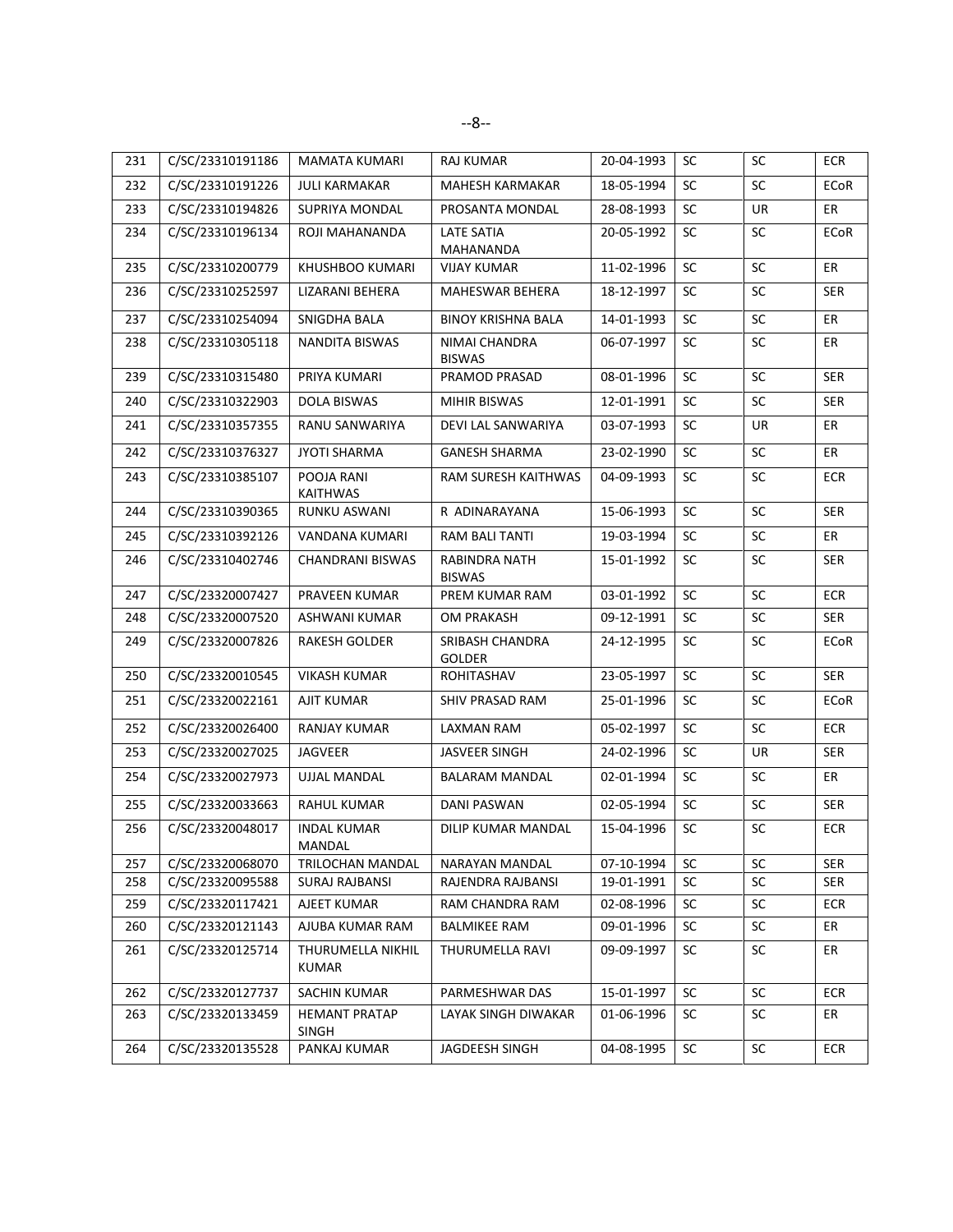| 265 | C/SC/23320142610 | NARENDRA KUMAR<br>PRASAD     | RAJENDRA HARIJAN               | 01-04-1992 | SC        | <b>SC</b> | ECoR        |
|-----|------------------|------------------------------|--------------------------------|------------|-----------|-----------|-------------|
| 266 | C/SC/23320149321 | BANDLAMUDI<br>MAHENDRA       | BANDLAMUDI<br>VEERARAGHAVULU   | 05-05-1994 | <b>SC</b> | SC        | ECoR        |
| 267 | C/SC/23320151573 | RUBENDRA KUMAR               | <b>INDER SINGH</b>             | 05-08-1995 | SC        | <b>UR</b> | ER          |
| 268 | C/SC/23320153092 | SATYA PRAKASH                | DINESHWAR PRASAD               | 31-01-1994 | <b>SC</b> | <b>SC</b> | <b>ECoR</b> |
| 269 | C/SC/23320160196 | <b>OBHISHEK MISTRY</b>       | <b>MAHADEB MISTRY</b>          | 05-01-1995 | <b>SC</b> | SC        | ECoR        |
| 270 | C/SC/23320173167 | <b>RAHUL KUMAR</b>           | <b>HUKAM SINGH</b>             | 15-07-1993 | <b>SC</b> | <b>SC</b> | ER          |
| 271 | C/SC/23320175508 | <b>AKASH GAUTAM</b>          | SHIVRAM GAUTAM                 | 27-06-1995 | <b>SC</b> | SC        | <b>ECR</b>  |
| 272 | C/SC/23320191889 | <b>HARDESH KUMAR</b>         | <b>SHER SINGH</b>              | 10-08-1993 | SC        | SC        | ER          |
| 273 | C/SC/23320194484 | <b>ALOKE DAS</b>             | <b>ASHOK DAS</b>               | 08-12-1990 | SC        | <b>SC</b> | ER          |
| 274 | C/SC/23320206747 | <b>SHYAM DAS</b>             | <b>BISHNU PADA DAS</b>         | 16-07-1989 | SC        | SC        | ER          |
| 275 | C/SC/23320216757 | <b>BISWAJIT SHIL</b>         | <b>INDRAJIT SHIL</b>           | 13-12-1992 | SC        | SC        | <b>ECoR</b> |
| 276 | C/SC/23320220882 | GOVINDA MAJI                 | PRABIN MAJI                    | 12-03-1994 | <b>SC</b> | <b>SC</b> | ER          |
| 277 | C/SC/23320222803 | <b>VISHAL KUMAR</b>          | <b>RAJESH KUMAR</b>            | 04-08-1995 | <b>SC</b> | <b>SC</b> | ER          |
| 278 | C/SC/23320224087 | DINESH KUMAR<br>BANSIWAL     | MADANLAL BAIRWA                | 28-12-1996 | <b>SC</b> | SC        | ER          |
| 279 | C/SC/23320235808 | AMARJEET DAS                 | <b>BAIDYANATH DAS</b>          | 09-04-1991 | SC        | SC        | <b>ECR</b>  |
| 280 | C/SC/23320241233 | <b>BISHAL PASWAN</b>         | <b>KRISHANA PASWAN</b>         | 13-07-1995 | SC        | SC        | ER          |
| 281 | C/SC/23320244232 | SARVESH KUMAR                | <b>HARI RAM</b>                | 01-10-1993 | <b>SC</b> | <b>SC</b> | ER          |
| 282 | C/SC/23320262194 | <b>BASANTA MALIK</b>         | UTTAM MALIK                    | 15-12-1996 | <b>SC</b> | SC        | SER         |
| 283 | C/SC/23320270899 | <b>APURBA PAL</b>            | ANANDA PAL                     | 25-11-1990 | SC        | SC        | <b>SER</b>  |
| 284 | C/SC/23320311326 | RIJU BISWAS                  | <b>BIPUL BISWAS</b>            | 18-11-1993 | <b>SC</b> | <b>SC</b> | ER          |
| 285 | C/SC/23320323374 | <b>BATTULA RAVI</b>          | BATTULA EASWAR RAO             | 16-09-1996 | SC        | SC        | <b>SER</b>  |
| 286 | C/SC/23320343353 | SADHAN SARKAR                | SANKAR SARKAR                  | 14-04-1994 | <b>SC</b> | <b>SC</b> | <b>SER</b>  |
| 287 | C/SC/23320353699 | AJIT KUMAR TYAGEE            | SATYANARAYAN RAM               | 01-02-1993 | SC        | SC        | <b>ECoR</b> |
| 288 | C/SC/23320370305 | <b>SUVANKAR SARKAR</b>       | SAKTI CH SARKAR                | 11-01-1992 | <b>SC</b> | SC        | ER          |
| 289 | C/SC/23320379293 | <b>DEVENDRA SINGH</b>        | RAMESH CHAND                   | 08-05-1996 | <b>SC</b> | <b>SC</b> | ER          |
| 290 | C/SC/23320391909 | PRATIK MANDAL                | <b>BHASKAR KUMAR</b><br>MANDAL | 07-10-1991 | SC        | SC        | SER         |
| 291 | C/SC/23320402217 | YOGENDRA PAL<br>ABHAY        | DHYAN PAL ABHAY                | 15-06-1989 | SC        | SC        | <b>ECoR</b> |
| 292 | C/SC/23320403240 | ARMENDRA KAUSAL              | JANAVED KAUSAL                 | 20-08-1996 | <b>SC</b> | <b>SC</b> | <b>SER</b>  |
| 293 | C/SC/23320405682 | <b>ANKIT KUMAR</b><br>ADARSH | <b>BHAGWAN PRASAD</b>          | 01-08-1994 | SC        | SC        | <b>SER</b>  |
| 294 | C/SC/23320407673 | SUVANKAR MONDAL              | <b>NETAI MONDAL</b>            | 29-04-1995 | <b>SC</b> | <b>SC</b> | ER          |
| 295 | C/SC/23320408978 | SANJAY BARAI                 | <b>SUNIL BARAI</b>             | 25-04-1990 | SC        | <b>SC</b> | ER          |
| 296 | C/SC/23320409872 | RAJENDRA PRASAD              | <b>SHYAM LAL</b>               | 02-02-1990 | SC        | $\sf SC$  | <b>ECR</b>  |
| 297 | C/ST/23410002593 | SARNA MANDI                  | SHIBU RAM MANDI                | 11-11-1994 | ST        | ST        | SER         |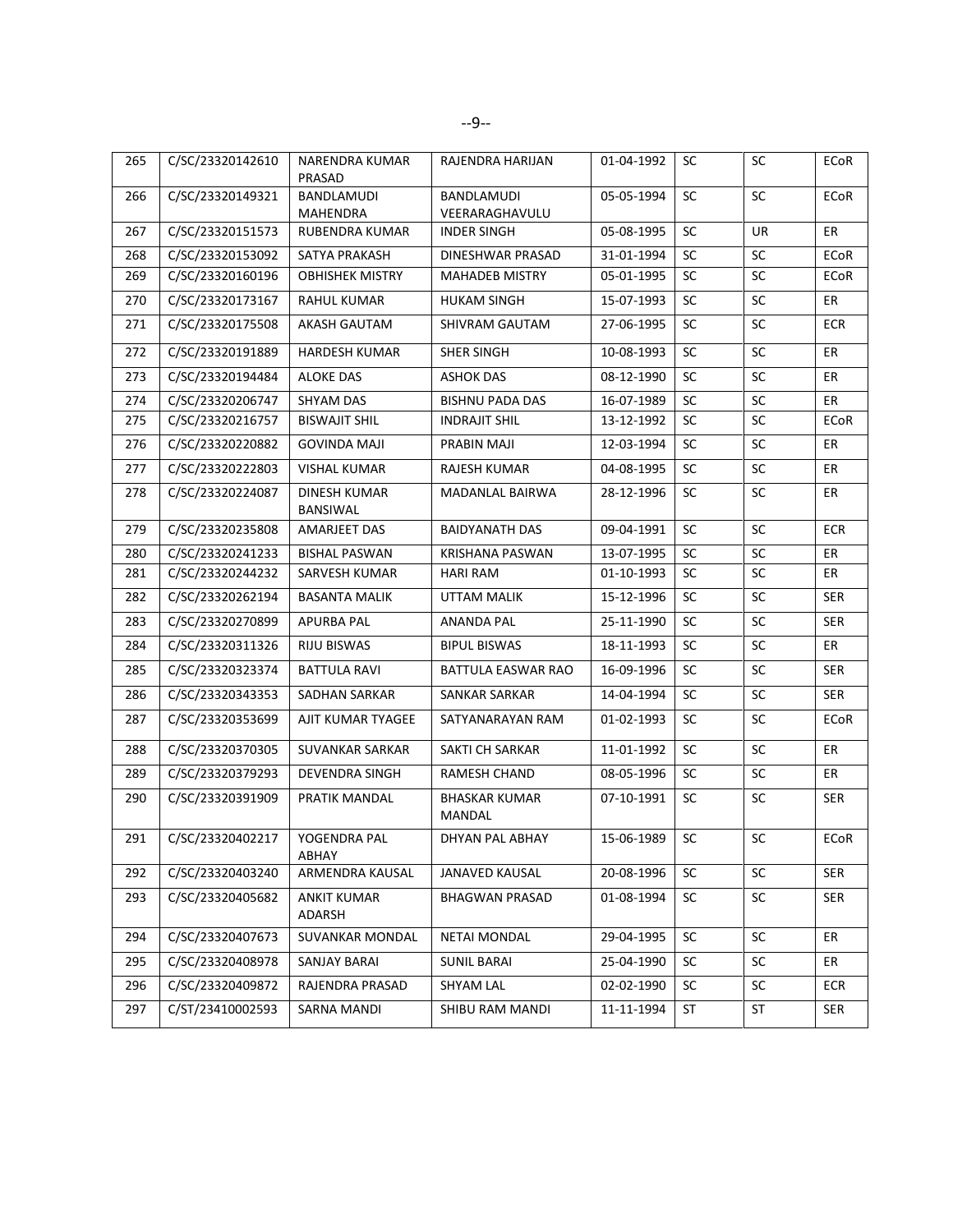| 298 | C/ST/23410107746 | USHA RANI TOPPO                | <b>SURENDRA ORAON</b>      | 19-10-1994 | ST        | <b>ST</b> | <b>SER</b>  |
|-----|------------------|--------------------------------|----------------------------|------------|-----------|-----------|-------------|
| 299 | C/ST/23410185778 | LALITA KUMARI                  | CHHOTAK RAM GOND           | 15-05-1997 | <b>ST</b> | <b>ST</b> | ER          |
| 300 | C/ST/23410197067 | PRIYANKA                       | RAMCHANDRA                 | 01-10-1997 | <b>ST</b> | <b>ST</b> | ECoR        |
| 301 | C/ST/23410200929 | AARTI KACHHAP                  | SAHDEO KACHHAP             | 21-07-1995 | ST        | <b>ST</b> | ER          |
| 302 | C/ST/23410301880 | ARCHANA KUMARI<br>MEENA        | <b>HARI SINGH MEENA</b>    | 25-07-1992 | ST        | <b>ST</b> | <b>ECR</b>  |
| 303 | C/ST/23410311918 | <b>ABHA KIRAN</b>              | VISHWAKARMA<br>SHARMA      | 01-03-1996 | ST        | ST        | ER          |
| 304 | C/ST/23410350161 | <b>MEENA</b>                   | KULBAN SINGH               | 04-02-1991 | <b>ST</b> | ST        | ER          |
| 305 | C/ST/23410367242 | VANDANA MEENA                  | TIKARAM MEENA              | 13-06-1996 | ST        | <b>ST</b> | <b>SER</b>  |
| 306 | C/ST/23420001595 | <b>SUBHASH CHAND</b><br>MEENA  | SUKHRAM MEENA              | 10-10-1994 | ST        | ST        | ER          |
| 307 | C/ST/23420049872 | MUKESH KUMAR                   | <b>RAMSEE LAL</b>          | 26-11-1994 | <b>ST</b> | <b>ST</b> | <b>ECR</b>  |
| 308 | C/ST/23420075138 | RAJA RAM MEENA                 | RAMKISHAN MEENA            | 29-06-1997 | <b>ST</b> | <b>ST</b> | <b>SER</b>  |
| 309 | C/ST/23420083417 | <b>KARTAR SINGH</b><br>MEENA   | <b>BHOOP SINGH MEENA</b>   | 07-07-1994 | ST        | <b>ST</b> | ER          |
| 310 | C/ST/23420094155 | ASHOK KUMAR<br>MEENA           | <b>KALU RAM MEENA</b>      | 21-05-1997 | <b>ST</b> | <b>UR</b> | <b>ECR</b>  |
| 311 | C/ST/23420106078 | RAMAWATAR MEENA                | PRABHU DAYAL MEENA         | 25-01-1994 | ST        | ST        | <b>SER</b>  |
| 312 | C/ST/23420125395 | RADHESHYAM<br>MEENA            | SHIVI RAM MEENA            | 04-02-1993 | ST        | ST        | ER          |
| 313 | C/ST/23420132537 | PRABHAKAR SHARMA               | NONI LAL SHARMA            | 25-01-1993 | ST        | ST        | <b>SER</b>  |
| 314 | C/ST/23420174842 | <b>GHAMANDI MEENA</b>          | SHYOKARAN MEENA            | 07-02-1993 | <b>ST</b> | <b>ST</b> | ER          |
| 315 | C/ST/23420185912 | JITESH KUMAR<br>MEENA          | PRASADI LAL MEENA          | 12-08-1992 | ST        | ST        | ECoR        |
| 316 | C/ST/23420186871 | MAGAN LAL MEENA                | <b>GIRDHARI LAL MEENA</b>  | 10-06-1991 | ST        | <b>ST</b> | <b>ECoR</b> |
| 317 | C/ST/23420228325 | RAMKESH MEENA                  | PHAILEE RAM MEENA          | 10-11-1995 | ST        | ST        | ECoR        |
| 318 | C/ST/23420231317 | ANUP KUMAR                     | SHIVNARAYAN<br>VISHWAKARMA | 15-04-1996 | ST        | ST        | <b>SER</b>  |
| 319 | C/ST/23420243973 | <b>BALRAM MEENA</b>            | OM PRAKASH MEENA           | 11-02-1997 | <b>ST</b> | ST        | <b>SER</b>  |
| 320 | C/ST/23420271316 | DHANANJAY KUMAR<br>VISHWAKARMA | ARJUN VISHWAKARMA          | 20-01-1998 | ST        | ST        | ER          |
| 321 | C/ST/23420275317 | SANTOSH KUMAR<br>MEENA         | <b>MADAN LAL MEENA</b>     | 07-06-1996 | ST        | ST        | ECoR        |
| 322 | C/ST/23420287494 | JATAN SINGH MEENA              | RAM BHAROSI MEENA          | 11-04-1991 | ST        | ST        | ER          |
| 323 | C/ST/23420306456 | RAHALA HANSDA                  | LAL MOHAN HANSDA           | 06-04-1992 | ST        | ST        | ER          |
| 324 | C/ST/23420314799 | JAIYAN RAM MEENA               | CHHOTA RAM MEENA           | 06-04-1995 | ST        | ST        | ER          |
| 325 | C/ST/23420318615 | DEEPAK KUMAR<br>MEENA          | AMAR SINGH MEENA           | 10-06-1993 | ST        | ST        | <b>SER</b>  |
| 326 | C/ST/23420320014 | CHET RAM MEENA                 | RAM PHOOL MEENA            | 14-07-1990 | ST        | ST        | <b>ECR</b>  |
| 327 | C/ST/23420320644 | MUKESH KUMAR<br>MEENA          | PRABHU DAYAL MEENA         | 08-08-1994 | ST        | ST        | ER          |
| 328 | C/UR/23110000126 | KARUNA KUMARI                  | AJIT SINGH                 | 14-01-1997 | UR        | UR        | ER          |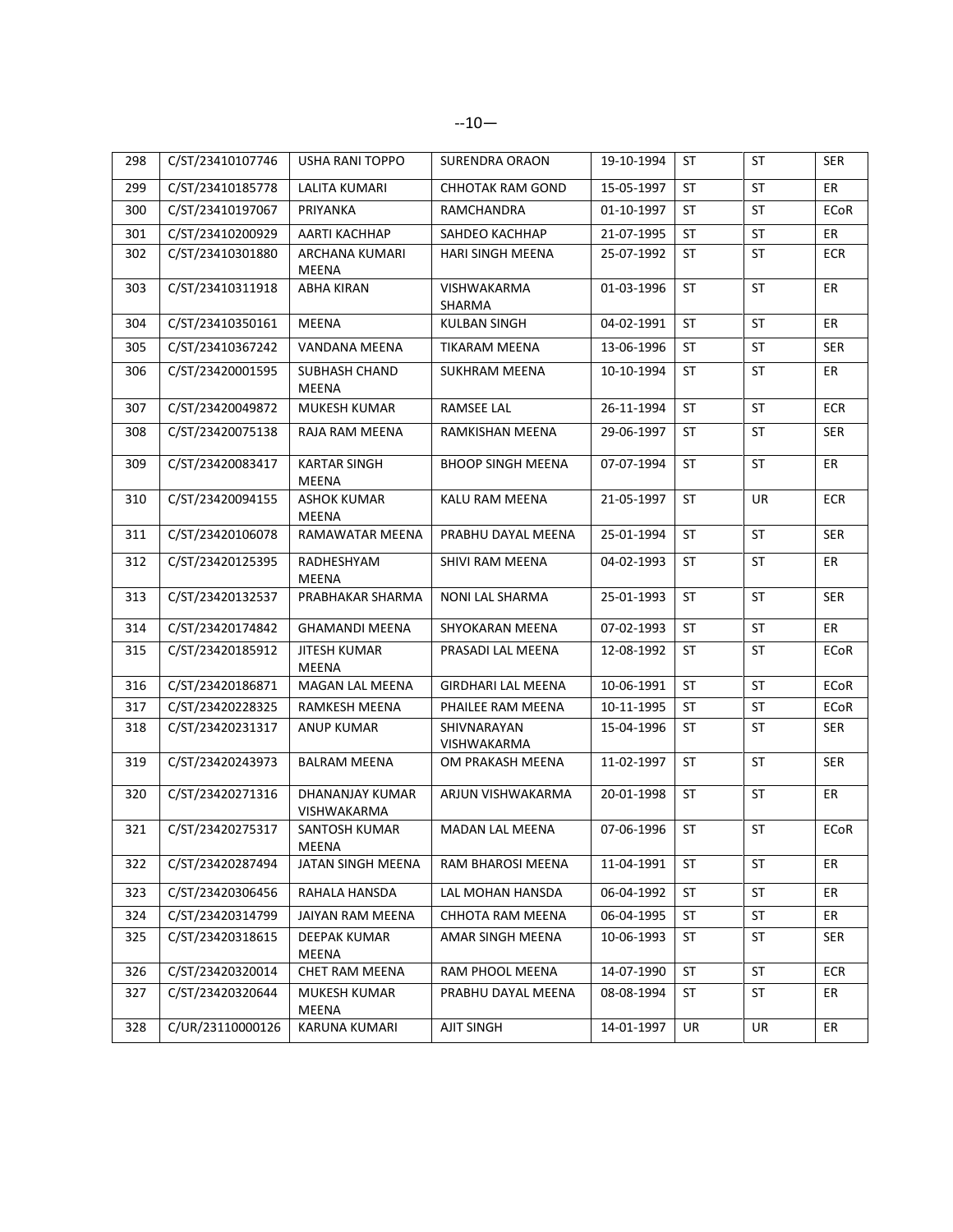| 329 | C/UR/23110015565 | POOJA NEGI                   | <b>HAYAT SINGH NEGI</b>          | 18-08-1996 | UR        | UR        | <b>SER</b>  |
|-----|------------------|------------------------------|----------------------------------|------------|-----------|-----------|-------------|
| 330 | C/UR/23110029472 | NEHA SHARMA                  | RAMESH PRASAD<br>SHARMA          | 24-02-1996 | UR        | UR        | <b>SER</b>  |
| 331 | C/UR/23110031065 | NISHA KUMARI                 | MUNINDRA NARAYAN<br><b>SINGH</b> | 15-02-1995 | UR        | UR        | <b>ECR</b>  |
| 332 | C/UR/23110033302 | <b>KUMARI JULEE</b>          | <b>HARIKANT SINGH</b>            | 09-07-1995 | <b>UR</b> | <b>UR</b> | ER          |
| 333 | C/UR/23110060705 | SHREYA SINGH                 | <b>SHIV BAHADUR</b>              | 07-06-1997 | UR        | UR        | ER          |
| 334 | C/UR/23110060920 | <b>SNEHA KUMARI</b>          | JAY PRAKASH RAI                  | 15-02-1995 | <b>UR</b> | UR        | <b>ECR</b>  |
| 335 | C/UR/23110068737 | ANJALI JADAWN                | S B S JADAWN                     | 11-08-1994 | UR        | UR        | <b>SER</b>  |
| 336 | C/UR/23110080854 | PRIYANKA KUMARI              | AKHILESHWAR SINGH                | 12-03-1996 | UR        | UR        | <b>SER</b>  |
| 337 | C/UR/23110131331 | AKANKSHA KUMARI              | <b>BHANU PRATAP SINGH</b>        | 02-01-1996 | <b>UR</b> | UR        | SER         |
| 338 | C/UR/23110133209 | <b>NAVNEET KAUR</b>          | SAJAN SINGH                      | 05-03-1994 | UR        | UR        | ER          |
| 339 | C/UR/23110134912 | PRITI KUMARI                 | PREM NATH SHAW                   | 15-03-1995 | <b>UR</b> | UR        | ER          |
| 340 | C/UR/23110144941 | PRITI KUMARI                 | ANIL KUMAR SINGH                 | 15-10-1994 | <b>UR</b> | UR        | ER          |
| 341 | C/UR/23110167527 | ANURADHA<br>CHAUDHARY        | RADHEY SHYAM<br>CHAUDHARY        | 08-06-1995 | UR        | UR        | <b>ECR</b>  |
| 342 | C/UR/23110172728 | SAPANA SINGH                 | SURENDRA SINGH                   | 04-07-1995 | UR        | <b>UR</b> | ER          |
| 343 | C/UR/23110196890 | SADHANA KUMARI               | SHRIKANT SHARMA                  | 06-01-1995 | UR        | UR        | <b>ECoR</b> |
| 344 | C/UR/23110218746 | <b>KUMARI SHREYA</b>         | <b>RAMNARESH SINGH</b>           | 25-05-1994 | <b>UR</b> | <b>UR</b> | <b>SER</b>  |
| 345 | C/UR/23110224700 | <b>SWATI SINGH</b>           | <b>ABHIMANYU SINGH</b>           | 03-07-1997 | <b>UR</b> | <b>UR</b> | ER          |
| 346 | C/UR/23110225609 | ARPANA KUMARI                | AJAY KUMAR SINGH                 | 05-01-1996 | UR        | UR        | ER          |
| 347 | C/UR/23110233438 | SHIKHA KUMARI                | <b>KAILASH SINGH</b>             | 17-11-1996 | UR        | UR        | <b>SER</b>  |
| 348 | C/UR/23110240117 | MONIKA KUMARI                | <b>SUNIL SINGH</b>               | 07-06-1996 | UR        | UR        | <b>ECR</b>  |
| 349 | C/UR/23110248423 | PRIYA KANWAR                 | VIKRAM SINGH NARUKA              | 14-01-1998 | UR        | UR        | ER          |
| 350 | C/UR/23110249508 | SHRUTI SUMAN                 | RAJENDRA PRASAD                  | 28-10-1996 | <b>UR</b> | UR        | <b>SER</b>  |
| 351 | C/UR/23110250335 | SUPRIYA KUMARI               | PANKAJ KUMAR SINGH               | 24-06-1995 | UR        | UR        | <b>ECR</b>  |
| 352 | C/UR/23110277621 | VANGAVARAPU<br>KEERTHI REDDY | <b>GOPAL REDDY</b>               | 16-06-1995 | UR        | UR        | ECoR        |
| 353 | C/UR/23110316370 | APOORVA GUPTA                | <b>KESHAV PRASAD</b>             | 08-12-1993 | UR        | UR        | <b>SER</b>  |
| 354 | C/UR/23110375485 | <b>TARNESH</b>               | OMENDRA SINGH                    | 22-10-1995 | UR        | UR        | ER          |
| 355 | C/UR/23110382839 | <b>JYOTI KUMARI</b>          | <b>TULARAM SINGH</b>             | 02-11-1996 | UR        | UR        | SER         |
| 356 | C/UR/23110399697 | ANKITA SINGH                 | ARUN KUMAR SINGH                 | 16-11-1994 | UR        | UR        | ER          |
| 357 | C/UR/23120033439 | SHUBHAM<br>AWASHTHI          | RATNESH AWASHTHI                 | 27-07-1996 | UR        | UR        | ER          |
| 358 | C/UR/23120043459 | <b>KUNDAN KUMAR</b>          | <b>SHYAM SUNDAR</b><br>THAKUR    | 02-02-1994 | UR        | UR        | ER          |
| 359 | C/UR/23120048113 | A RAJESH                     | A BHIMA RAO                      | 13-11-1993 | UR        | UR        | <b>ECoR</b> |
| 360 | C/UR/23120048812 | <b>MAN MOHAN SINGH</b>       | DHARM PAL                        | 02-01-1995 | UR        | UR        | SER         |
| 361 | C/UR/23120054611 | KANHAIYA KUMAR               | MAKESHWAR PRASAD<br><b>SINGH</b> | 02-02-1996 | UR        | UR        | <b>SER</b>  |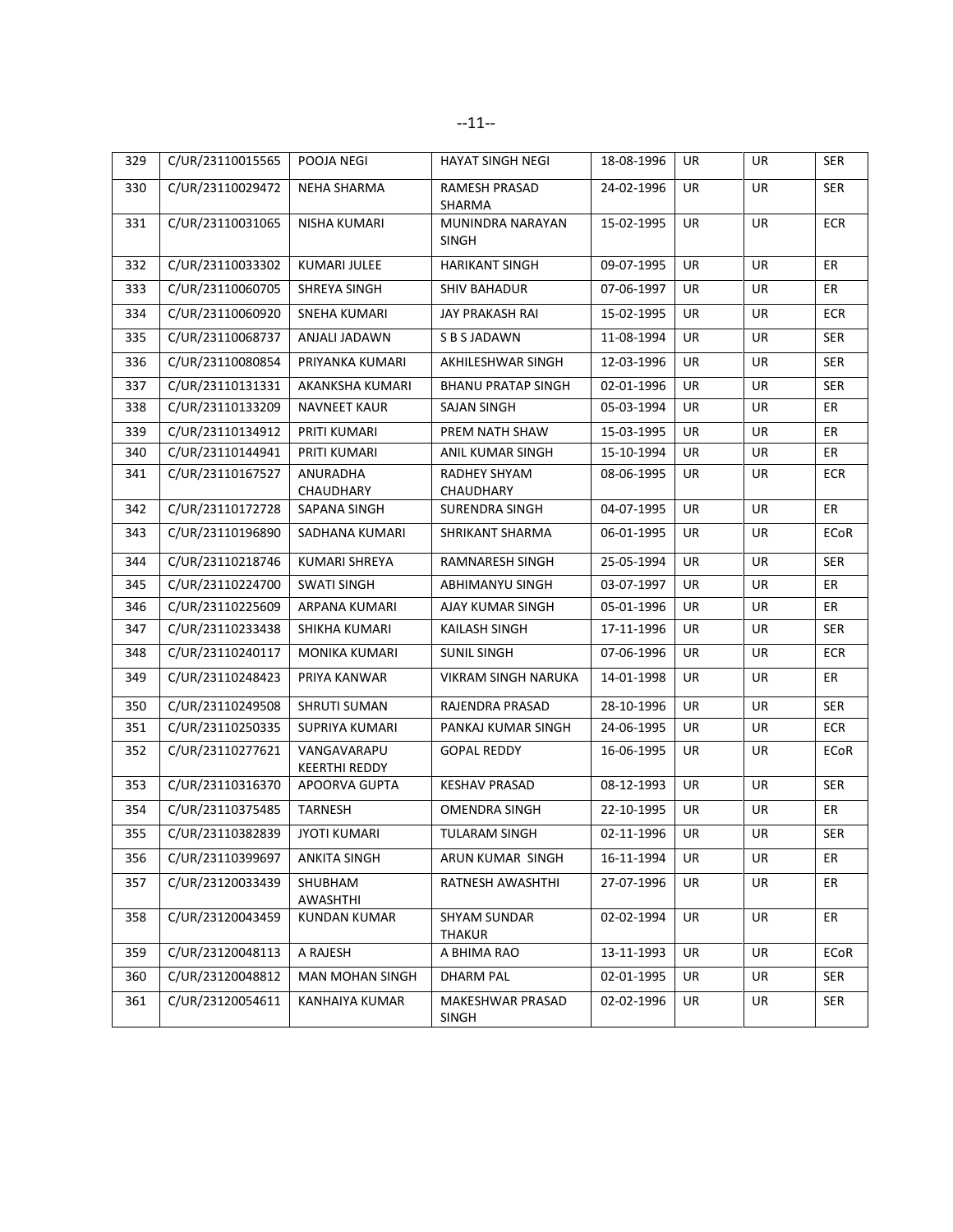| 362 | C/UR/23120057372 | <b>ARVIND KUMAR</b>                   | <b>GOPAL PRASAD</b><br><b>GAUTAM</b>  | 05-01-1995 | UR        | UR        | <b>SER</b>  |
|-----|------------------|---------------------------------------|---------------------------------------|------------|-----------|-----------|-------------|
| 363 | C/UR/23120071434 | <b>KESHAV KUMAR</b>                   | AMRENDRA KUMAR                        | 26-01-1997 | <b>UR</b> | <b>UR</b> | ER          |
| 364 | C/UR/23120080320 | SHEELENDRA KUMAR                      | <b>BHEEKAMBAR SINGH</b>               | 20-07-1994 | UR        | <b>UR</b> | <b>ER</b>   |
| 365 | C/UR/23120112140 | MADALA MALYADRI                       | M VENKATAKONDAIAH                     | 05-05-1996 | UR        | UR        | ECoR        |
| 366 | C/UR/23120120129 | SHUBHAM SHARMA                        | SUSHIL KUMAR SHARMA                   | 15-12-1997 | <b>UR</b> | <b>UR</b> | ER          |
| 367 | C/UR/23120121020 | AJIT KUMAR PANDEY                     | PRAMOD KUMAR<br><b>PANDEY</b>         | 15-12-1997 | UR        | UR        | <b>SER</b>  |
| 368 | C/UR/23120124213 | <b>RANJEET KUMAR JHA</b>              | DHARMA NAND JHA                       | 15-06-1995 | <b>UR</b> | <b>UR</b> | <b>SER</b>  |
| 369 | C/UR/23120127108 | SHIVAM KUMAR                          | <b>VIJAY PRASAD SINGH</b>             | 21-01-1995 | UR        | UR        | ER          |
| 370 | C/UR/23120127886 | UJJWAL KUMAR                          | <b>MADAN SINGH</b>                    | 05-01-1994 | UR        | UR        | ECoR        |
| 371 | C/UR/23120142771 | RAHUL KUMAR ROY                       | MANTU PD ROY                          | 12-08-1996 | UR        | UR        | ER          |
| 372 | C/UR/23120156758 | <b>SUMIT RAJ</b>                      | SANJAY KUMAR                          | 08-02-1998 | <b>UR</b> | <b>UR</b> | ER          |
| 373 | C/UR/23120158212 | <b>ANKUR KUMAR</b>                    | RAM RATAN SHARMA                      | 28-09-1993 | UR        | UR        | <b>ECR</b>  |
| 374 | C/UR/23120163779 | <b>MAYANK KUMAR</b>                   | PRAGYAT KUMAR SINGH                   | 20-11-1995 | UR        | UR        | <b>ECoR</b> |
| 375 | C/UR/23120165595 | PREM SHANKAR<br>CHAUDHARY             | SITARAM CHAUDHARY                     | 15-02-1997 | UR        | UR        | SER         |
| 376 | C/UR/23120186573 | <b>VINIT KUMAR</b><br><b>PANDEY</b>   | RAJ KUMAR PANDEY                      | 14-11-1994 | <b>UR</b> | UR        | <b>SER</b>  |
| 377 | C/UR/23120194037 | <b>MANTOSH KUMAR</b><br><b>MISHRA</b> | SEBINDRA MISHRA                       | 28-08-1995 | UR        | <b>UR</b> | <b>SER</b>  |
| 378 | C/UR/23120200151 | <b>KRISHNA KUMAR</b><br>SINGH         | MAHADEV SINGH                         | 06-03-1994 | UR        | UR        | ER          |
| 379 | C/UR/23120201872 | ABHASH CHANDRA<br><b>SINGH</b>        | <b>HARDEV SINGH</b>                   | 02-05-1994 | <b>UR</b> | <b>UR</b> | <b>ECR</b>  |
| 380 | C/UR/23120203550 | <b>KUNDAN KUMAR</b>                   | <b>MUNNA TIWARI</b>                   | 08-11-1997 | <b>UR</b> | <b>UR</b> | <b>ER</b>   |
| 381 | C/UR/23120211761 | ASHUTOSH KUMAR<br><b>GAUTAM</b>       | ANIL PRASAD SINGH                     | 13-02-1997 | UR        | UR        | ER          |
| 382 | C/UR/23120217102 | <b>BHIM SINGH</b>                     | <b>MAHENDER SINGH</b>                 | 09-09-1993 | UR        | UR        | ER          |
| 383 | C/UR/23120220528 | SAMEER RAJ                            | <b>BIRENDRA KUMAR</b><br><b>SINGH</b> | 19-07-1996 | UR        | UR        | <b>SER</b>  |
| 384 | C/UR/23120223880 | <b>RAHUL KUMAR</b>                    | <b>ARJUN SINGH</b>                    | 06-02-1995 | UR        | UR        | ER          |
| 385 | C/UR/23120247374 | PARDEEP                               | RAJENDER                              | 18-05-1995 | UR        | UR        | ER          |
| 386 | C/UR/23120271232 | SHASHIRANJAN                          | ASHUTOSH KUMAR                        | 06-08-1995 | UR        | UR        | <b>SER</b>  |
| 387 | C/UR/23120281101 | RAGHVENDRA SINGH                      | <b>AVDHESH KUMAR</b>                  | 28-07-1993 | UR        | UR        | ER          |
| 388 | C/UR/23120312104 | MOHIT                                 | RAMESH KUMAR                          | 03-02-1994 | UR        | UR        | <b>SER</b>  |
| 389 | C/UR/23120313018 | SAVIN                                 | <b>VIKRAM SINGH</b>                   | 08-09-1993 | UR        | UR        | ER          |
| 390 | C/UR/23120314110 | ANANDA ALOK                           | <b>SURESH MISHRA</b>                  | 05-06-1994 | UR        | UR        | ECR         |
| 391 | C/UR/23120325154 | AAVESH SEHRAWAT                       | RAVINDER SEHRAWAT                     | 07-07-1995 | UR        | UR        | <b>SER</b>  |
| 392 | C/UR/23120331510 | ROHIT                                 | RAJESH                                | 05-12-1994 | UR        | UR        | ER          |
| 393 | C/UR/23120333921 | <b>KANISHK RAJ</b>                    | SANJAY KUMAR SINGH                    | 30-12-1995 | UR        | UR        | <b>SER</b>  |